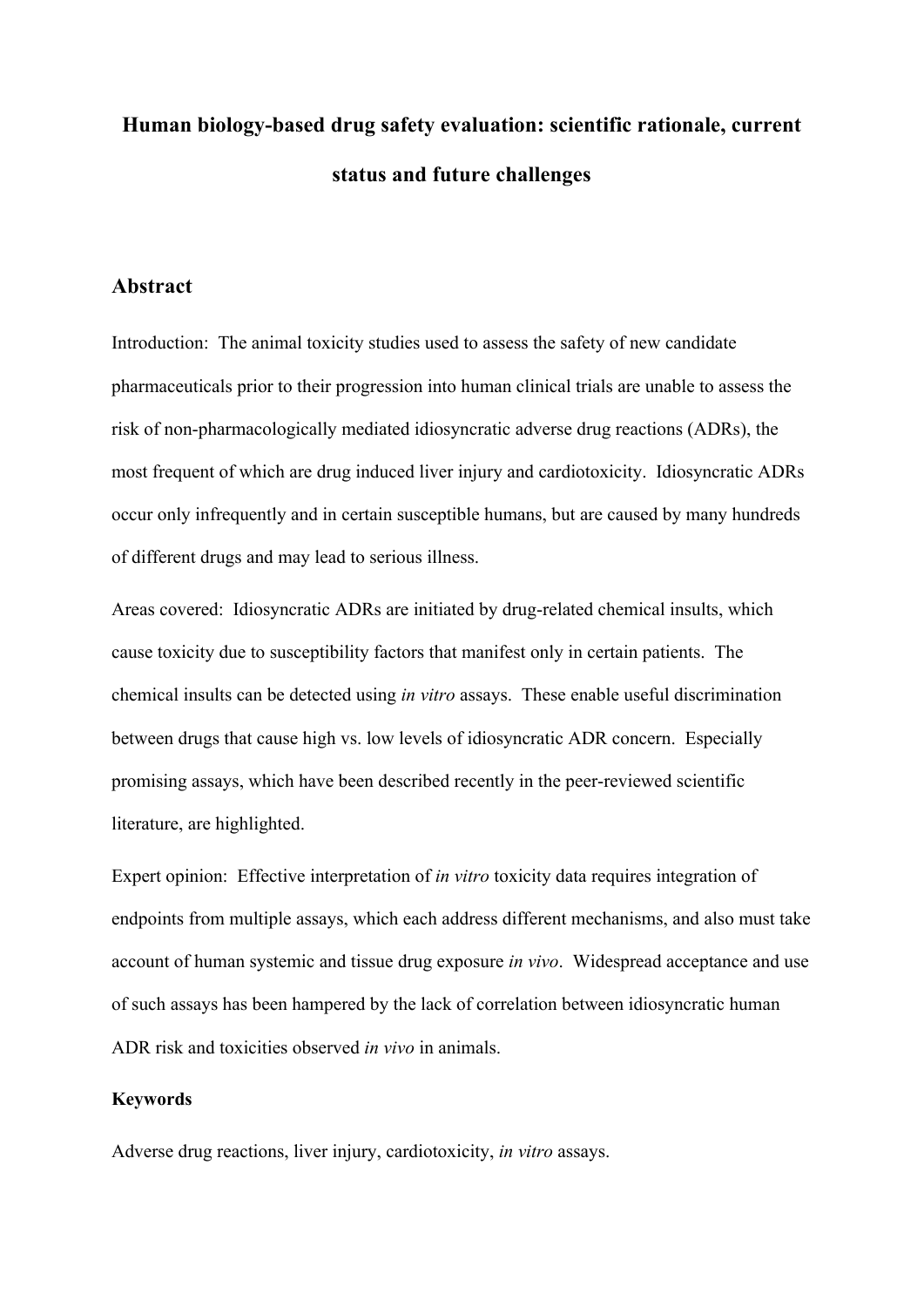## **Abbreviations**

| <b>ADR</b>          | Adverse drug reaction                                                  |
|---------------------|------------------------------------------------------------------------|
| <b>DILI</b>         | Drug induced liver injury                                              |
| <b>RM</b>           | Reactive metabolite                                                    |
| <b>BSEP</b>         | Bile salt export pump                                                  |
| <b>CYP</b>          | Cytochrome P450                                                        |
| <b>DAMP</b>         | Damage associated molecular pattern                                    |
| <b>HLA</b>          | Histocompatibility antigen                                             |
| <b>THLE</b>         | SV40 large T antigen immortalised human liver epithelial cell line     |
| <b>HERG</b>         | Human ether-à-go-go related channel                                    |
| $C_{\text{max,SS}}$ | Maximum steady state drug concentration                                |
| $IC_{50}$           | Compound concentration causing 50% inhibition of observed effect       |
| $EC_{50}$           | Compound concentration causing 50% of maximal observed enhanced effect |
| <b>LTKB</b>         | Liver Toxicity Knowledgebase                                           |
| MRP <sub>2</sub>    | Multidrug resistance-associated protein 2                              |
| <b>PBPK</b>         | Physiologically based pharmacokinetic                                  |
| <b>RM</b>           | Reactive metabolite                                                    |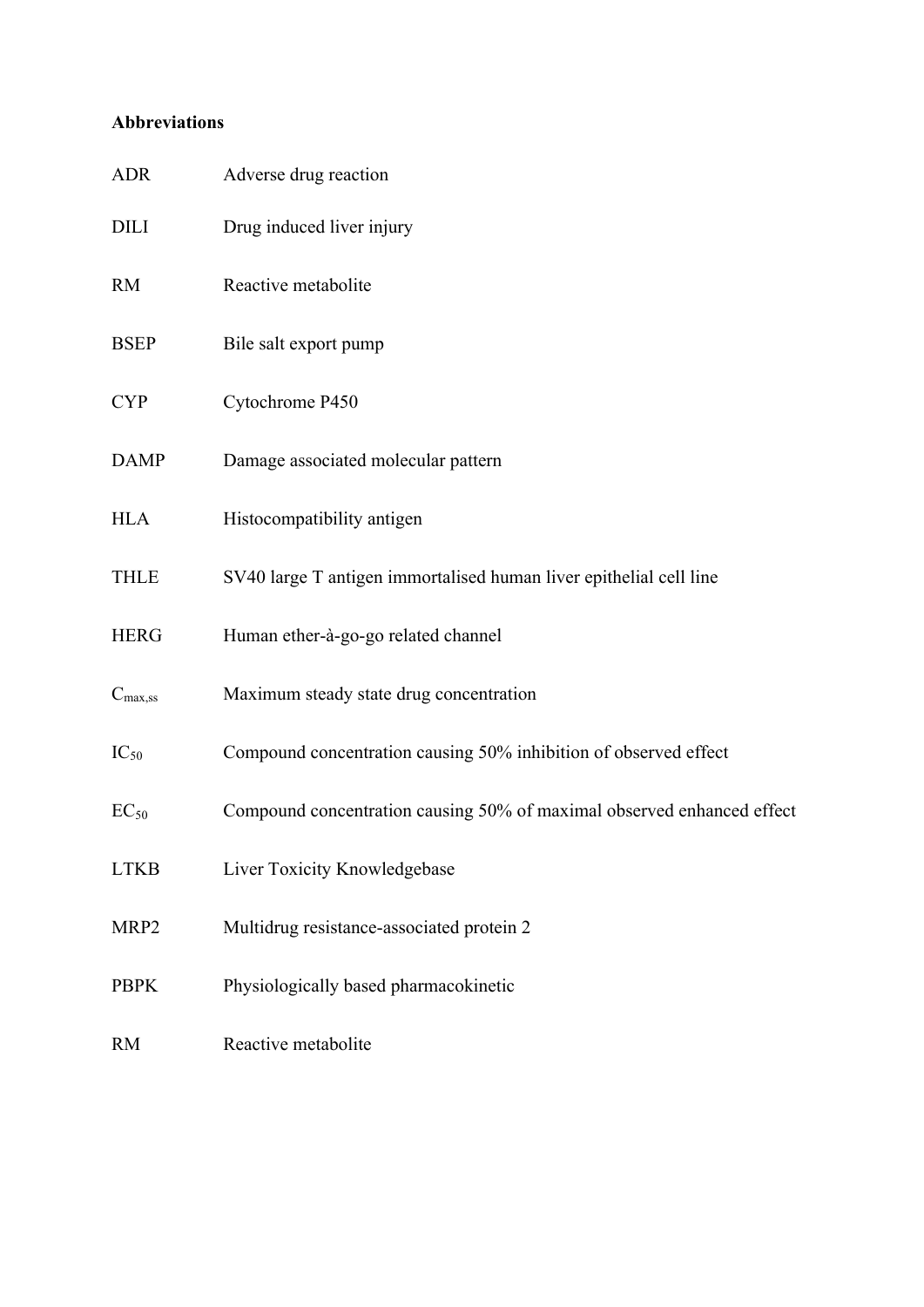#### **1. Introduction**

Before new pharmaceuticals progress into clinical trials they undergo extensive safety testing in animals. These studies are mandated by regulatory guidelines [e.g. 1,2]. Their purpose is to reduce, and ideally eliminate, the likelihood that hazardous effects will arise in humans. They include evaluation in experimental animals of acute (single dose) and repeat dose toxicities, skin sensitisation, carcinogenicity, reproductive toxicity, neurotoxicity, developmental toxicity and embryotoxicity [3,4]. However, it is clear that the use of animal safety studies to assess drug safety has numerous important limitations.

Animal studies require substantial amounts of test compound, are relatively expensive and can only be undertaken on relatively few compounds. In addition, they deliver results quite slowly, over the course of many weeks or months. Therefore they cannot be used to design and select safe drugs during early phases of drug discovery, when there is abundant chemical choice but only small amounts of test compounds are available and data must be provided rapidly in order to align with the short timeframe (generally 2 weeks) of the routine design/make/test assess cycle. This is why many potential candidate drugs exhibit toxicities in animal safety studies which prevent their progression into clinical trials [5,6].

Furthermore, animal safety studies have only limited value for prediction of human adverse drug reactions (ADRs). When 12 multinational pharmaceutical companies undertook a retrospective survey of 150 small molecule drugs that had progressed into clinical trials, they discovered an overall concordance of 70% between toxicities observed in animal safety studies and human ADRs [3,7]. The highest animal / human concordances (>80%) were seen for haematological, gastrointestinal and cardiovascular ADRs, whereas markedly poorer concordances (<55%) were observed for liver and skin toxicities [3,7]. The animal studies had been performed in rodents (primarily the rat) and non-rodents (primarily the dog). Even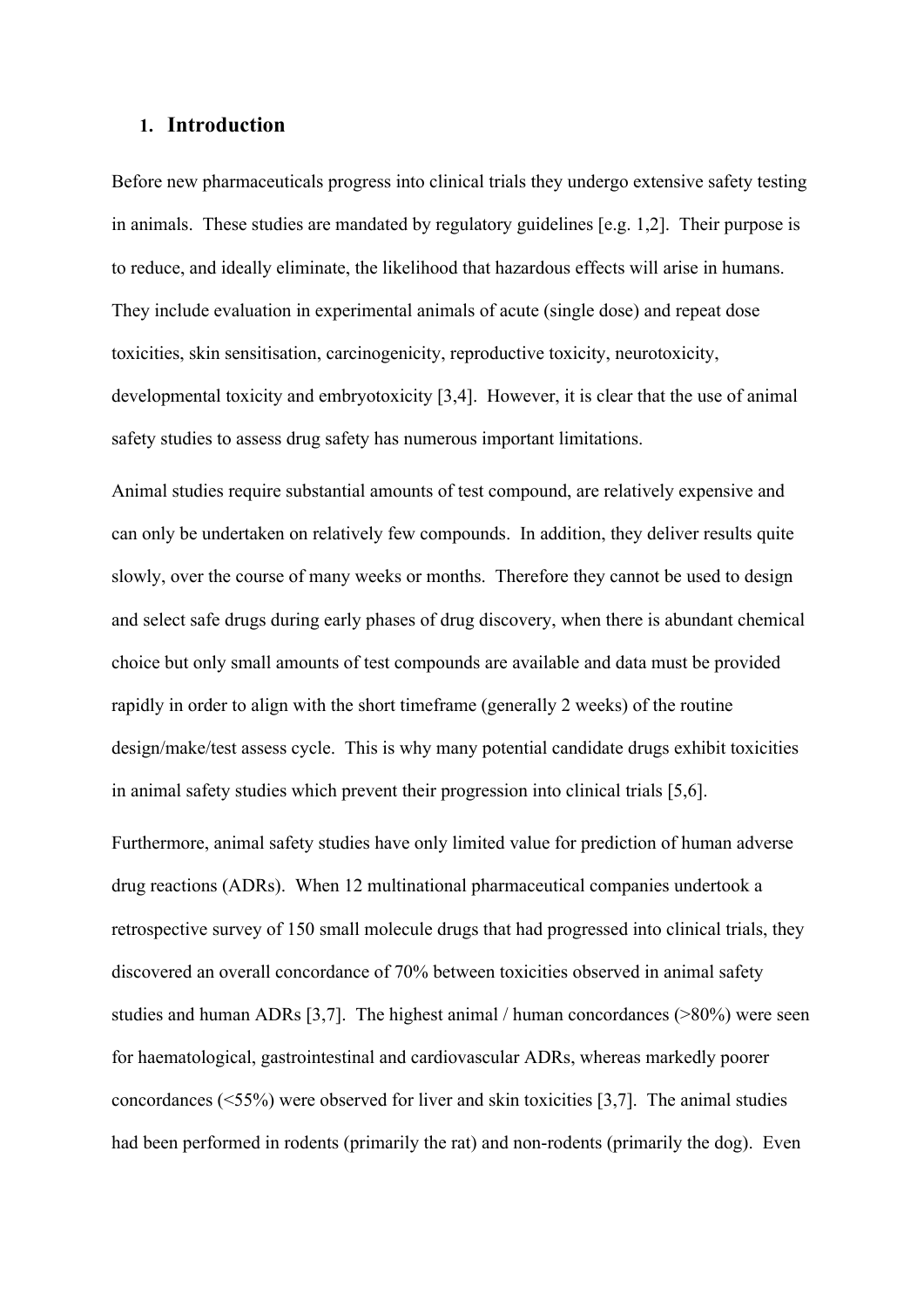lower human/animal concordances were evident when safety studies undertaken in rodents alone (43%) or non-rodents alone (63%) were considered.

Some ADRs are due to exaggerated drug pharmacology. These include bleeding caused by anticoagulants, stomach ulceration caused by nonsteroidal anti-inflammatory drugs and hypotension caused by anti-hypertensives. Typically, such ADRs occur relatively frequently, exhibit clear dose dependence and often can be anticipated before clinical trials are undertaken. However, many hundreds of licensed drugs cause serious ADRs that are unrelated to drug pharmacology and occur only infrequently (typical incidence <1:1000), in certain susceptible individuals. These rare toxicities arise due to a combination of adverse biological effects elicited by the drugs plus unusual biological responses that arise only in susceptible individuals, hence are termed "idiosyncratic" ADRs. They may cause severe and potentially life threatening organ toxicities, of which the most frequent is drug induced liver injury (DILI), immune mediated hypersensitivities, haematologic and skin reactions [8,9,10]. ADRs that occur during human clinical trials are an important cause of terminated development of new candidate drugs [10,11]. Project failures due to animal toxicities or human ADRs are leading reasons why drug discovery and development is a highly inefficient and very costly process [5,6,9,10]. Clinical development of drugs that cause ADRs may continue if the expected clinical benefit arising from use of a new drug is considered sufficiently important to outweigh the anticipated ADR risk. This helps explain why many licensed drugs cause clinically important ADRs, which result in cautionary and restrictive labelling that is intended to inform and help protect patients [12,13]; and why ADRs are a leading cause of serious human ill health requiring hospitalisation in the USA, UK and other countries [14,15,16]. Idiosyncratic ADRs pose a particular problem because typically they are not observed in animal safety studies and are not recognised until very late in clinical development or even following registration. Some selected examples are listed in **Table 1**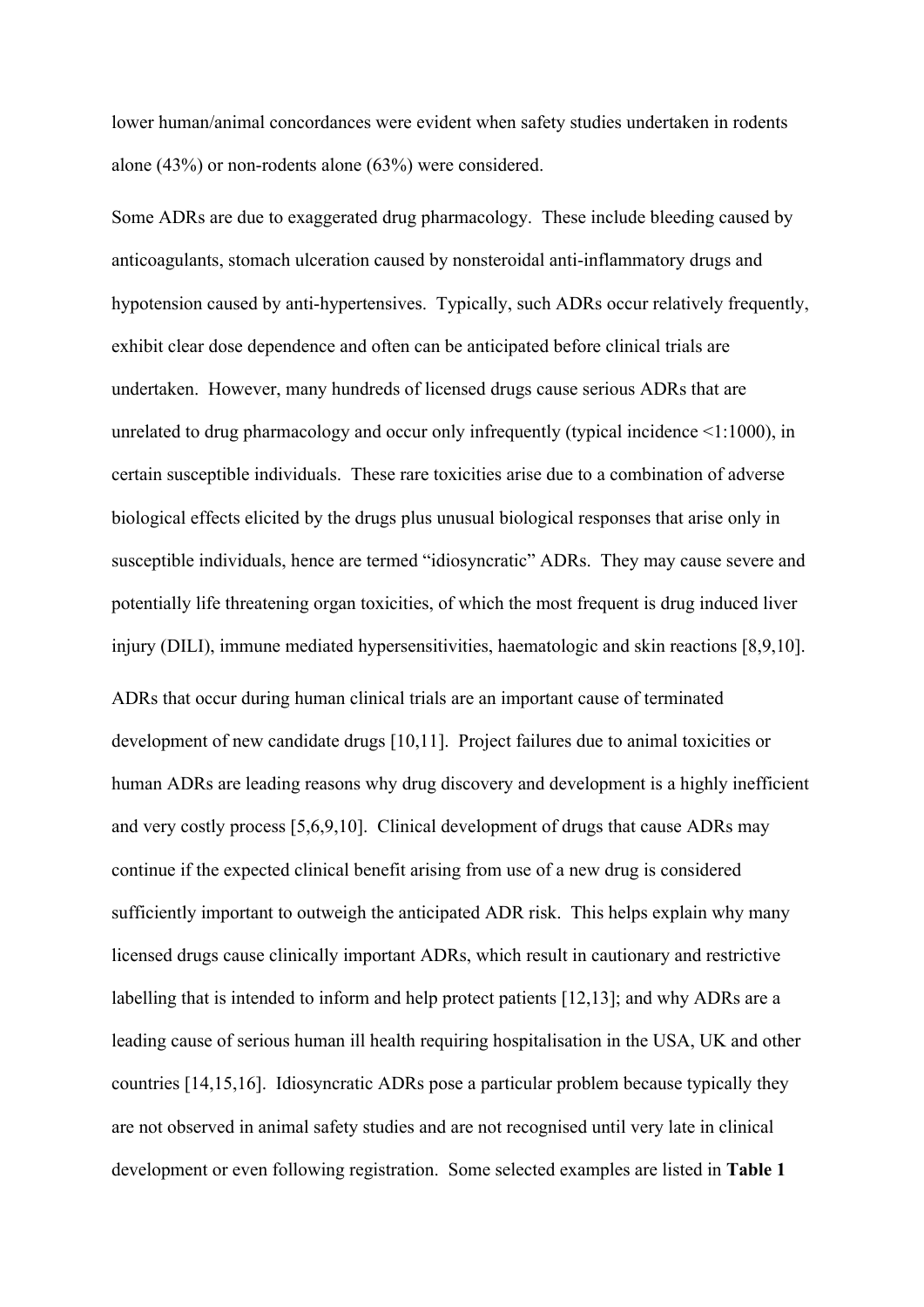[17]. When the clinical consequences are sufficiently concerning they may lead to withdrawal of previously licensed drugs from clinical use. Examples of drugs withdrawn since 2000 due to idiosyncratic ADRs are listed in **Table 2** [18-34].

In view of the many limitations of drug safety studies in animals, it is imperative to develop alternative approaches that are more predictive of human ADRs and can be used to design and select safe new drugs. *In vitro* assays that utilise human tissue-derived cells or organelles are a very promising alternative. The scientific rationale for their use is discussed in section 2. Some especially promising assays are highlighted in section 3, as are case examples that illustrate their potential value. The scientific and other challenges that must be surmounted to enable more widespread acceptance and use of *in vitro* assays are discussed in section 5.

#### **2.** *In vitro* **assay scientific rationale**

ADRs are initiated by drug induced chemical insults to the relevant target cells and tissues. Toxicologically relevant insults can arise in many different ways. These include off-target secondary pharmacological interactions [35], mitochondrial injury [36], damage to lysosomes, peroxisomes and other organelles [37], initiation of programmed cell death (apoptosis or necroptosis) [38,39], plasma membrane transporter inhibition [40] and activation of deleterious immune responses [41,42]. They may be caused by the drugs themselves or by their metabolites, most notably unstable and chemically reactive metabolites (RMs) that react non-covalently with oxygen or lipids, or covalently with DNA or proteins [43]. Cells have developed a variety of mechanisms which protect them from injury that may arise via these mechanisms. These include the glutathione system (which protects against cellular injury caused by electrophilic RMs) [44], various other stress response processes (which include heat shock protein and glucose regulated protein systems, the antioxidant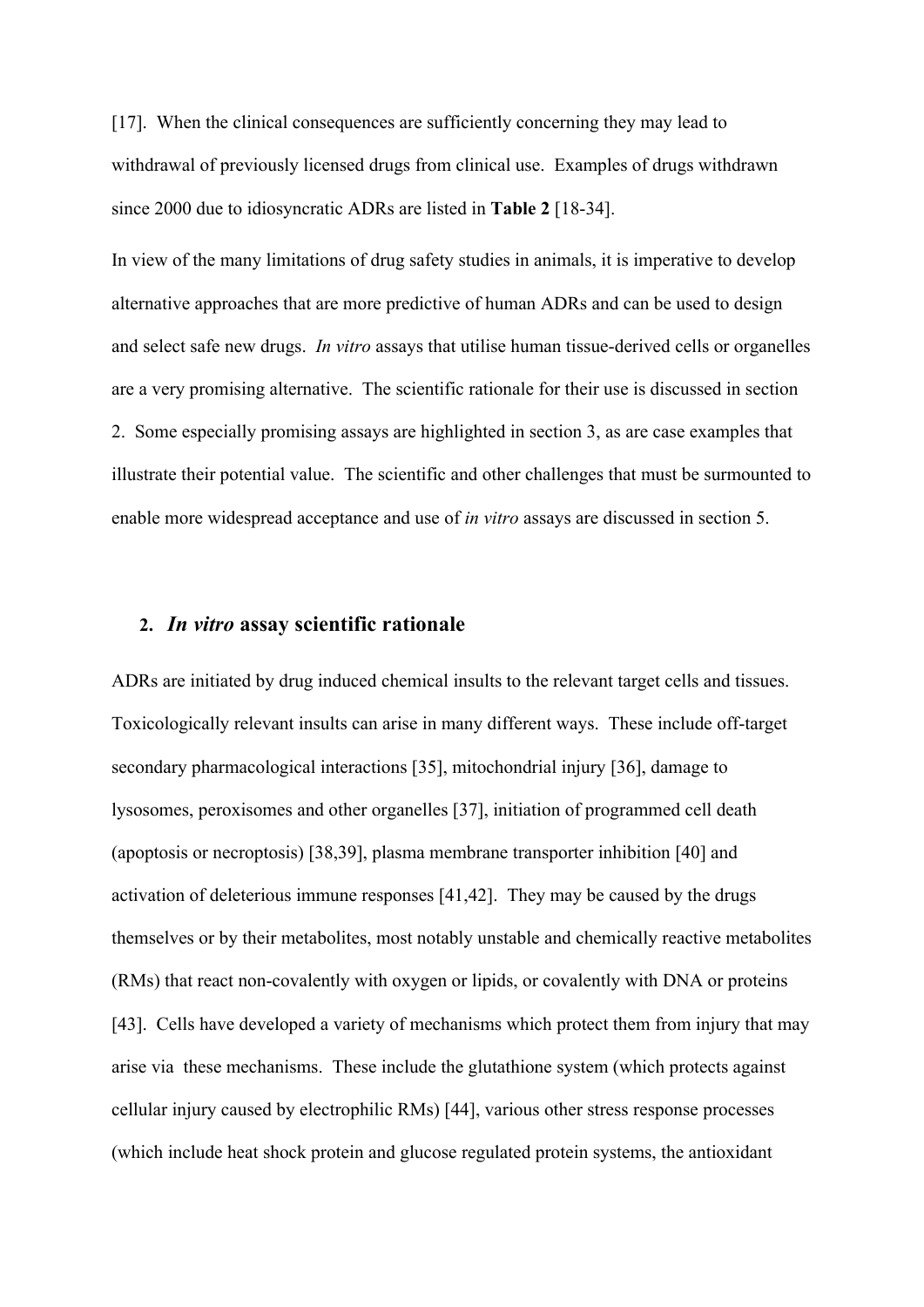response and the nrf-2 transcriptional cascade, and endoplasmic reticulum stress responses), cytoprotection mediated by activation of the innate immune system and tissue repair processes [41,45].

The importance of these processes in protection against ADRs is illustrated by the widely used analgesic paracetamol. When taken at recommended therapeutic doses (up to 4g/day in adults), paracetamol is metabolised primarily to non-toxic metabolites and although small amounts of RM are formed in the liver, DILI does not occur because these are detoxified by reactivity with glutathione. However, when high doses of acetaminophen are ingested, large amounts of RM are formed. These overwhelm the protective capacity of the glutathione system and initiate a complex cascade of intracellular and intercellular events (glutathione depletion, oxidative stress, covalent modification of hepatocyte proteins, cytokine release, inflammatory cell infiltration and activation of the innate immune system), which results in necrosis and release of damage-associated molecular patterns (DAMPs) [46,47]. As a consequence of DAMP release, the innate immune system is activated causing cytokine formation and inflammatory cell infiltration, which are necessary to remove necrotic cells but also have the potential to aggravate the original liver injury [48].

Since idiosyncratic ADRs occur only in susceptible humans, and cannot be reproduced in the animal species used in preclinical safety assessment of new pharmaceuticals, the mechanisms by which they occur are less clearly defined. Important insights have been obtained by investigators who have undertaken studies in strains of animals which differ from those used in standard regulatory drug safety studies, and/or following pre-treatment of animals to enhance their susceptibility to toxicity [49]. For example, autoimmune reactions have been demonstrated in Brown Norway rats dosed with penicillamine [49], while skin rash was observed in female Sprague-Dawley or Brown Norway rats dosed with nevirapine [50]. In addition, liver injury was produced when rats were pre-treated with lipopolysacharide to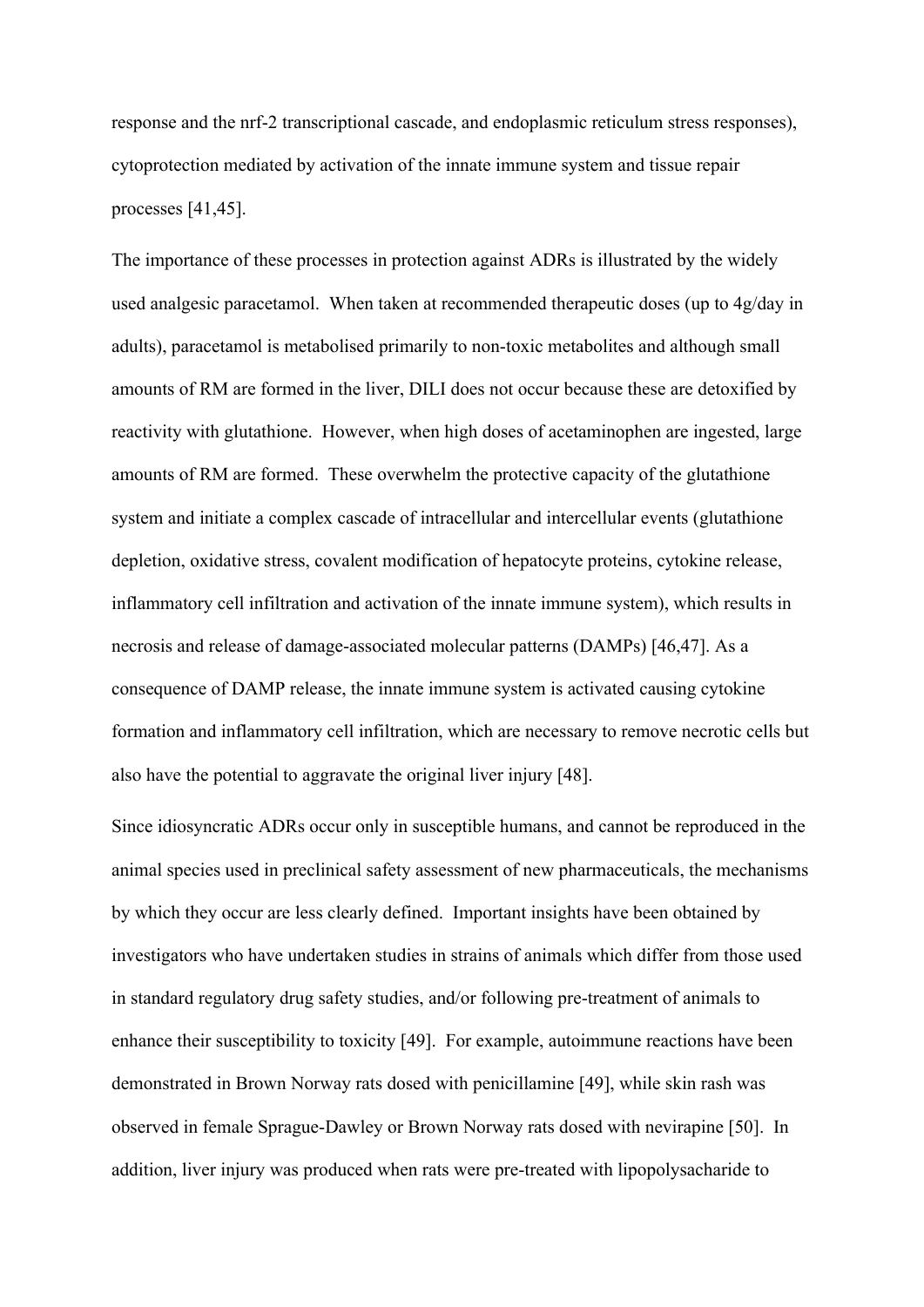stimulate inflammatory stress, then were exposed to various drugs found to cause human idiosyncratic human DILI [51]. Furthermore, liver injury was evident when strains of mice with impaired immune tolerance (Cbl-b(-/-) or PD-1(-/-)) were co-administered anti-CTLA-4, to deplete regulatory T cells, and amodiaquine (which in humans causes rare idiosyncratic DILI) [52]. Similarly, liver injury was produced when female Balb/cJ mice were treated with anti-Gr-1 antibody, to deplete suppressor T cells, then dosed with halothane [53]. These and other non-standard animal studies have provided valuable insights into the complex mechanisms by which idiosyncratic ADRs may arise, and in particular have highlighted the key contributions of innate and adaptive immune reactions. However, such studies are highly resource intensive and are unable to deliver data that aligns with the short turnaround times required during compound optimisation in drug discovery. In addition, currently it is unclear whether any single animal model (or small selection of animal models) can proactively detect all clinically concerning idiosyncratic ADRs with high sensitivity and specificity. Hence these models are not used routinely to support non-clinical safety assessment of new pharmaceuticals."

Many drugs which cause idiosyncratic ADRs are metabolised to RMs [54,55] and/or can initiate toxicity in other ways; these include mitochondrial injury [36], cell cytotoxicity [56,57], inhibition of the liver-specific Bile Salt Export Pump (BSEP) [58,59] and interactions with ion channels on cardiac cells that regulate cardiac contractility [35]. In addition, drug-specific antibody mediated and/or cellular immune responses patients have been demonstrated in patients who develop idiosyncratic ADRs caused by numerous drugs [60,61], while associations between individual ADR susceptibility and HLA haplotype have been demonstrated for a number of drugs [62]. In view of these findings, plus data obtained from the *in vivo* investigative studies undertaken in animals and discussed in the previous paragraph [49-53], it can be inferred that idiosyncratic ADRs arise due to a combination of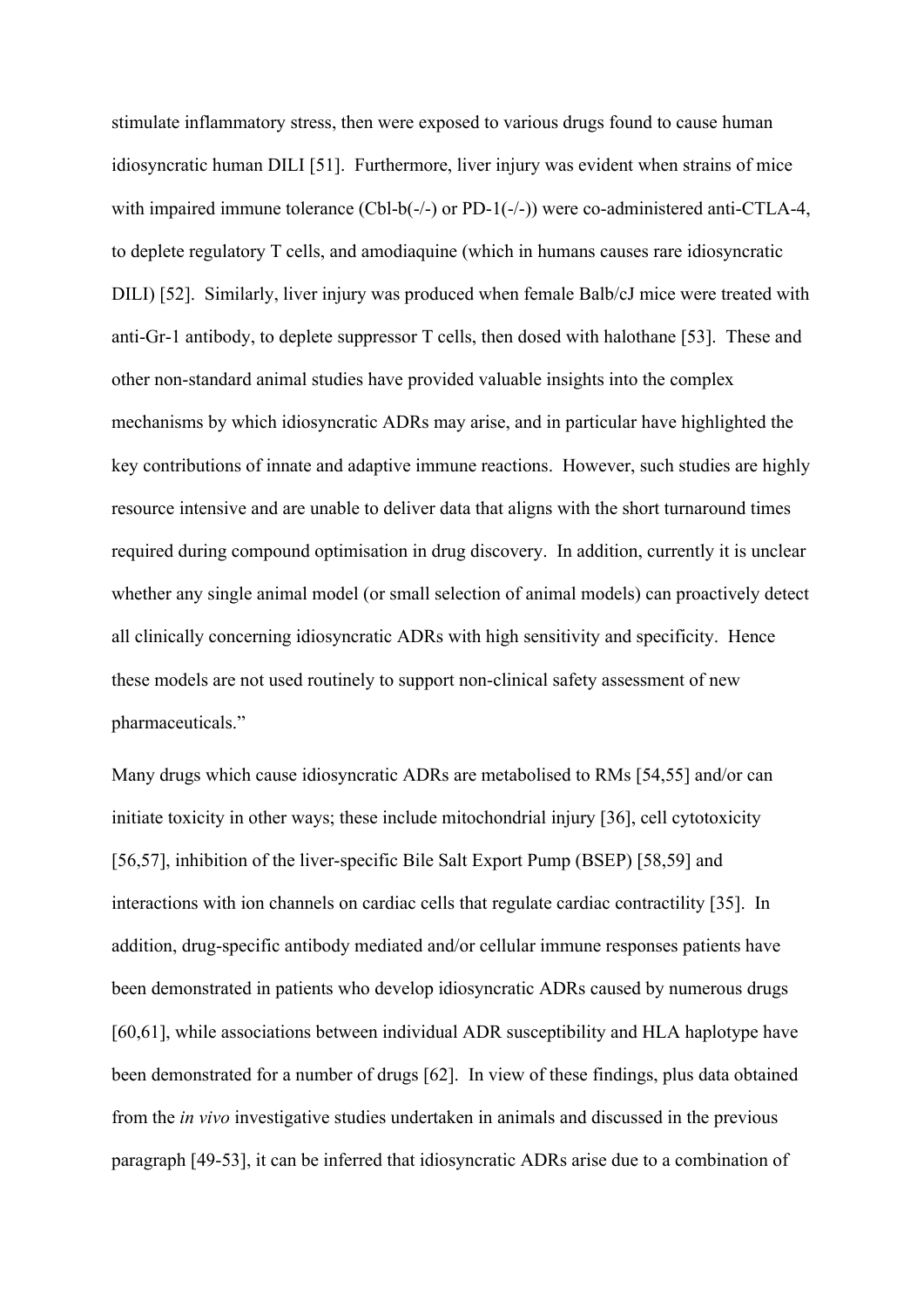compound-related initiating mechanisms and patient-related susceptibility factors that which manifest only in susceptible individuals and include drug-induced innate adaptive immune responses [63,64]. This is illustrated schematically in **Figure 1**, which also highlights that the early drug-related events which initiate these ADRs can be investigated using *in vitro* assays.

#### **3. Use of** *in vitro* **assays to identify drugs that cause human ADRs**

An ideal *in vitro* toxicity screening strategy needs to be able to assess the many different compound-related mechanisms that can initiate human ADRs, to provide highly reproducible data at reasonable cost, and also to be applicable during early phases of drug discovery when there is abundant chemical choice (i.e. provide data relatively quickly, on potentially large numbers of text compounds). In addition, the data obtained needs to have high ADR specificity and sensitivity. These are major challenges and as yet there is no overall consensus within the scientific community on how best to meet them. Nonetheless, substantial progress has been made in the last 10 years and many useful assays have been described. Due to the high level of concern raised by DILI and cardiotoxicity (see Tables 1 and 2), the primary focus of attention of this review is on assays which quantify key processes that may initiate these toxicities. Some especially promising approaches, all of which focus upon endpoints that are considered directly relevant to human ADRs, are summarised in **Table 3**. Assays which address other target organs (skin, haematopoetic etc.) are not discussed, even though these represent important idiosyncratic ADRs (see Table 1). Some investigators have used cultured cells isolated directly from human tissues. In principle, this is especially advantageous for DILI since isolated human hepatocytes express physiologically relevant drug biotransformation enzymes and drug transporters, which are expressed only at much lower levels (or are absent) in human liver-derived cell lines. Hence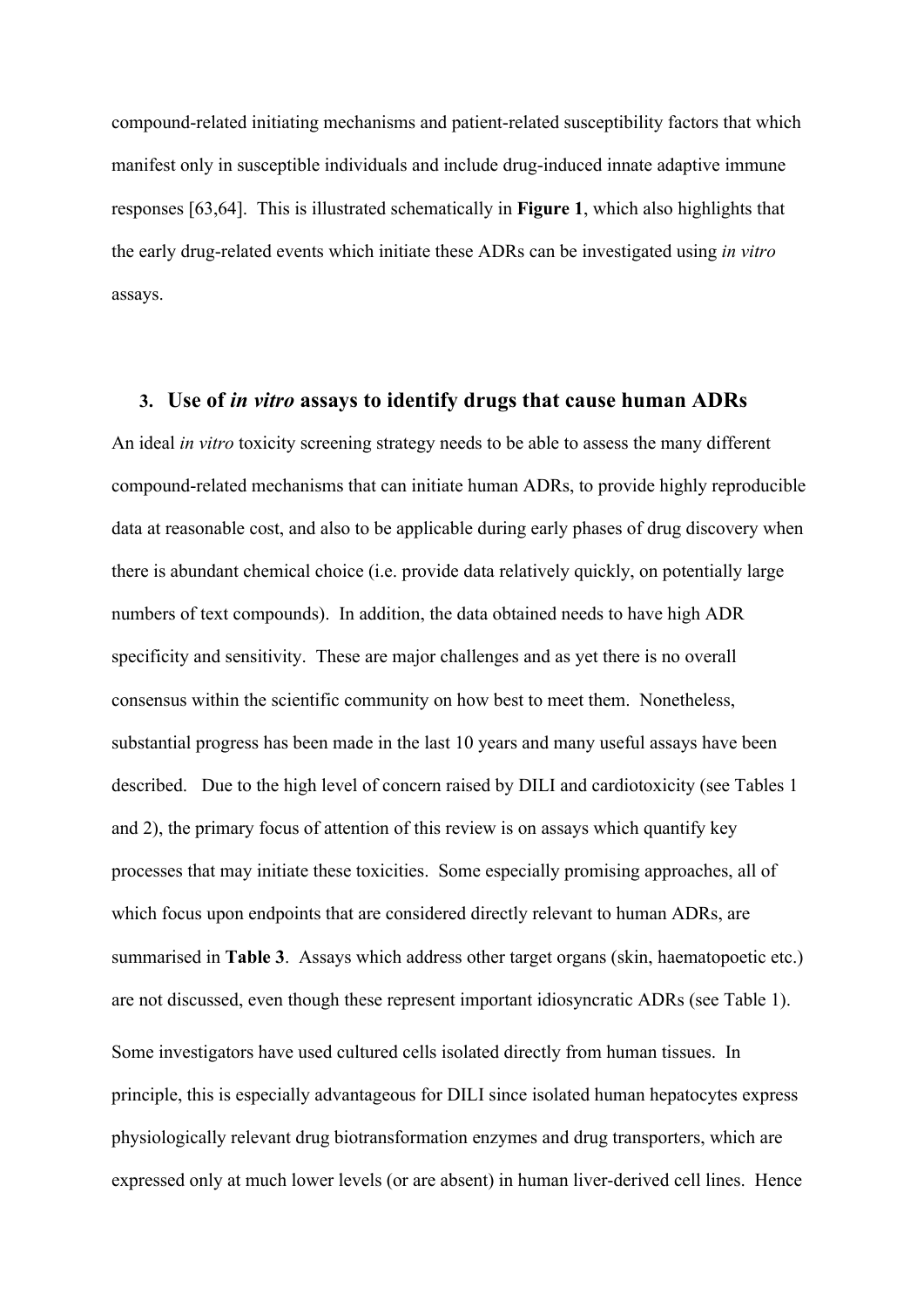many studies have used isolated human hepatocytes (e.g. [65,67]), while others have studied hepatocytes from animal species (e.g. [71,72]). However, availability of freshly isolated human hepatocytes is limited, the cells are expensive and they can exhibit marked interindividual variability in drug biotransformation capability. Therefore many investigators have chosen to evaluate liver-derived cell lines (e.g. HepG2 and THLE [56,57,67]), while others have investigated liver cell lines transfected with individual human drug metabolising enzymes. In particular, a panel of immortalized human liver-derived THLE cell lines has been described that were transfected with a variety of individual human cytochrome P450 (CYP) enzymes and stably expressed enzyme activities that were similar to those present in freshly isolated human hepatocytes [67]. Dambach et al. described use a panel of 5 THLE cell lines (which expressed no CYP enzymes, CYP2C9, CYP2D6 or CYP3A4) to discriminate between metabolism-independent and P450 metabolism-mediated cell toxicity [67]. Toxicity data were obtained with 697 marketed pharmaceuticals and an *in vitro* cytotoxicity potency threshold of 50 µM was used to discriminate between "toxic" and "notoxic" compounds. This approach was reported to discriminate between 587 nonhepatotoxic drugs and 92 hepatotoxic drugs with reasonable sensitivity (72%) and high specificity (99%). In view of these findings, toxicity studies undertaken using these cell lines were introduced by one pharmaceutical company as a first tier screen, to aid early identification of potentially hepatotoxic compounds during drug discovery [67]. Data obtained subsequently by other investigators have further verified the value of *in vitro* toxicity data obtained using non-P450 expressing and P450 expressing THLE cell lines for prediction of human DILI *in vivo* [57].

Relatively few direct comparisons between data provided by human liver-derived cell lines and primary hepatocytes have been reported. Such comparisons are important because the cell lines used most frequently in toxicity studies (e.g. HepG2) exhibit only low activities of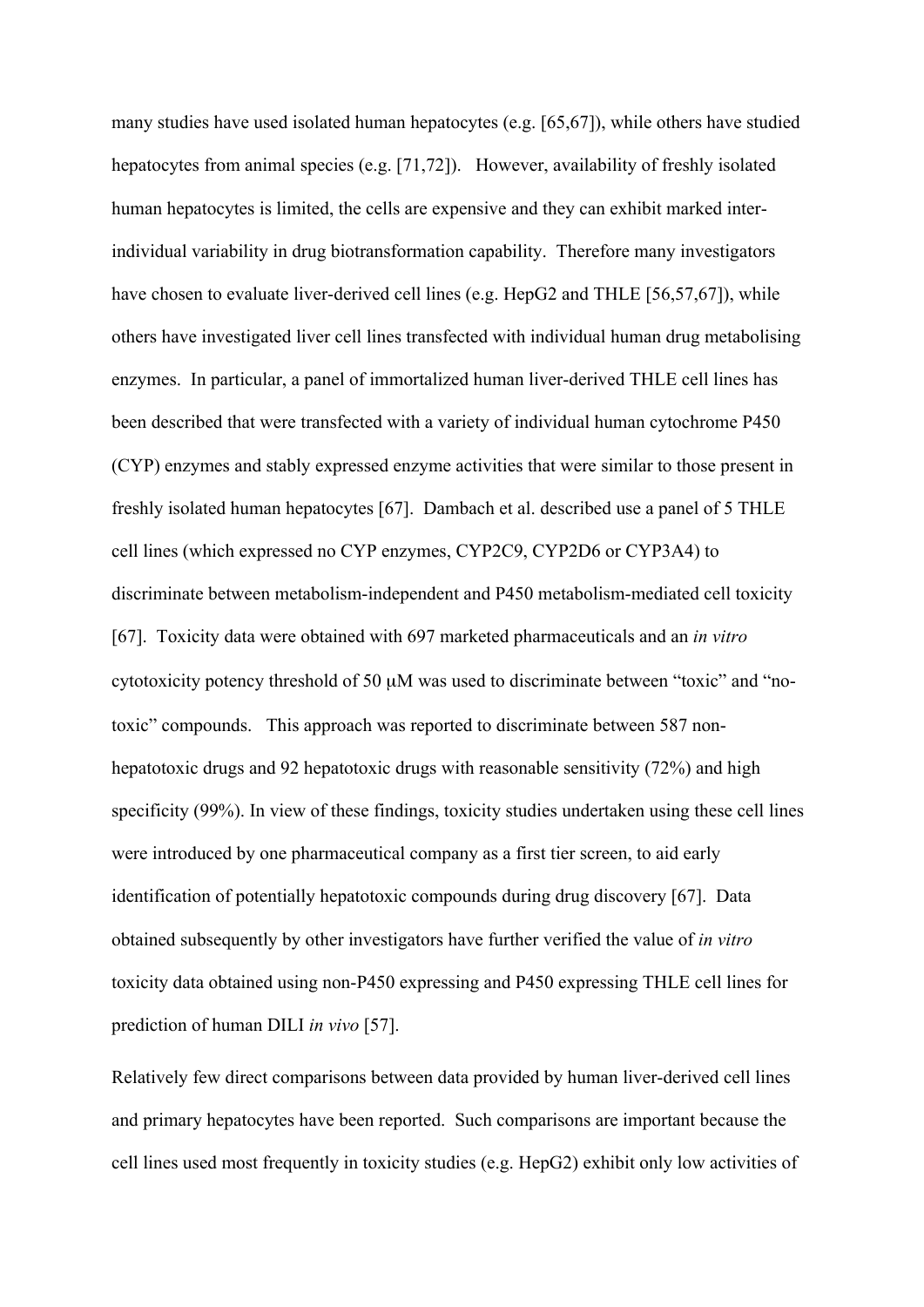CYP enzymes and other important Phase 1 and Phase 2 drug metabolizing enzymes, and also do not express BSEP and many of the other polarized cell surface transporters expressed on hepatocytes *in vivo*. Furthermore, HepG2 cells were derived from a liver hepatoma and so may exhibit different signalling pathways and responses to cell stress, when compared with non-transformed liver cells. The data available currently suggest that toxicity data provided by both human liver-derived cell lines and primary hepatocytes exhibit high specificity for human DILI ( $>80\%$ ), and that use of human hepatocytes may provide only modest improvement in human DILI sensitivity, even when multi-parametric evaluation of drug induced loss of cell viability is undertaken (e.g. [65]). Nonetheless, this is an important aspect which merits further investigation.

Most studies have evaluated single cell types cultured in static monolayer configuration [57,65-72], although more complex and physiologically relevant models have also been described. These include isolated hepatocytes co-cultured with non-parenchymal liver cells or other accessory cells [73], plus hepatocytes or HepG2 cells exposed to drugs plus proinflammatory cytokines [78]. In addition, multiple liver cell types have been cultured in devices that reproduce three dimensional cell-cell interactions and shear stress [74]. It can be expected that such improved cell culture conditions may enable improved *in vitro* human DILI prediction, and further enhance our understanding of the key underlying mechanisms [79].

Membrane vesicles isolated from insect cells transfected with cDNA encoding human BSEP enable quantification of human BSEP inhibition by drugs [58,59] and are especially useful for high volume compound screening. However, these assays do not provide insight into possible interactions between drugs and multiple hepatocyte transporters, which can be explored in isolated hepatocytes [71,72].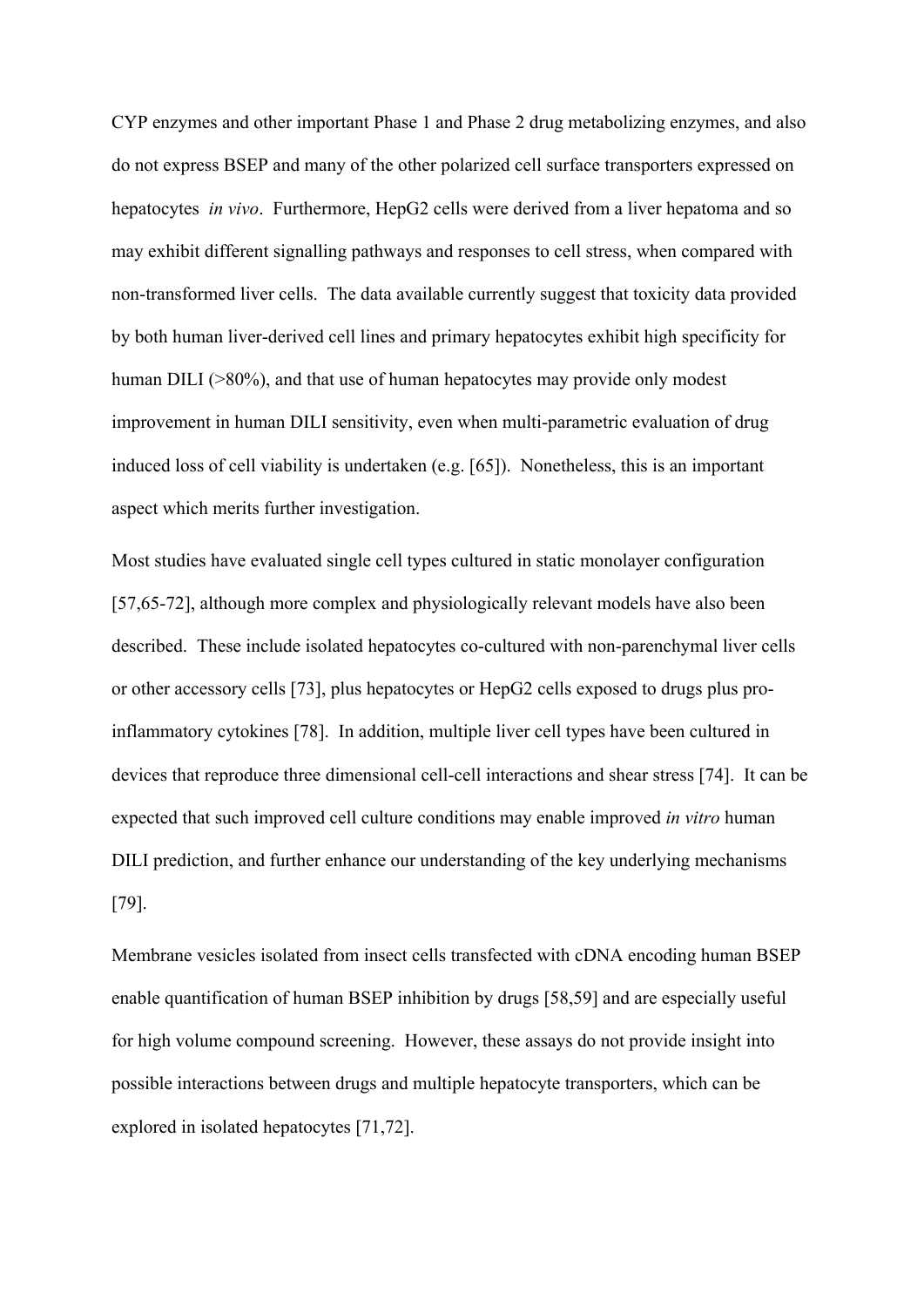Cell lines transfected with HERG or other human cardiac ion channels have been used to study drug-induced cardiotoxicity [75], as have cardiomyocytes which were differentiated from human induced pluripotent stem cells [75,76]. All of the methods summarised in Table 3 can be used as high volume routine assays, apart from human hepatocyte covalent binding studies, which require availability of radiolabelled drugs [70] and three dimensional microfluidic devices [74,79].

When attempting to interpret *in vitro* assay data, numerous investigators have taken account of *in vivo* human drug exposure in addition to potencies of *in vitro* assay results (typically expressed as  $EC_{50}$  or  $IC_{50}$ ) and have found that this markedly improved human ADR specificity. Ideally, the concentration of drug and/or toxic drug metabolites within the relevant target tissue(s) should be used when interpreting *in vitro* assay data, and account should also be taken of inter-individual differences in tissue exposure. Unfortunately, such data usually are not available and hence maximum average steady state drug concentrations in plasma or serum  $(C_{\text{max,ss}})$  have been used in their place.

When assay data were adjusted to take account of *in vivo* human serum or plasma drug exposure (e.g. by calculating  $EC_{50}$  /  $C_{max,ss}$  ratios), the *in vitro* methods summarised in Table 3 have each exhibited good apparent human ADR specificity (>80%) but none have exhibited high sensitivity (typically  $\leq 60\%$ ). The modest sensitivity of individual assays is unsurprising, since human ADRs can occur in many different ways and all of these will not be reproduced in any relatively simple *in vitro* model. Also, most of the *in vitro* methods exhibit no or very limited drug metabolism capacity, so can be expected to underestimate markedly ADRs caused by metabolites.

Improved ADR sensitivity has been obtained by combining data provided by multiple assays. In particular, excellent discrimination between drugs with high vs. low human idiosyncratic ADR concern (which included troglitazone vs. rosiglitazone, sitaxentan vs. ambrisentan and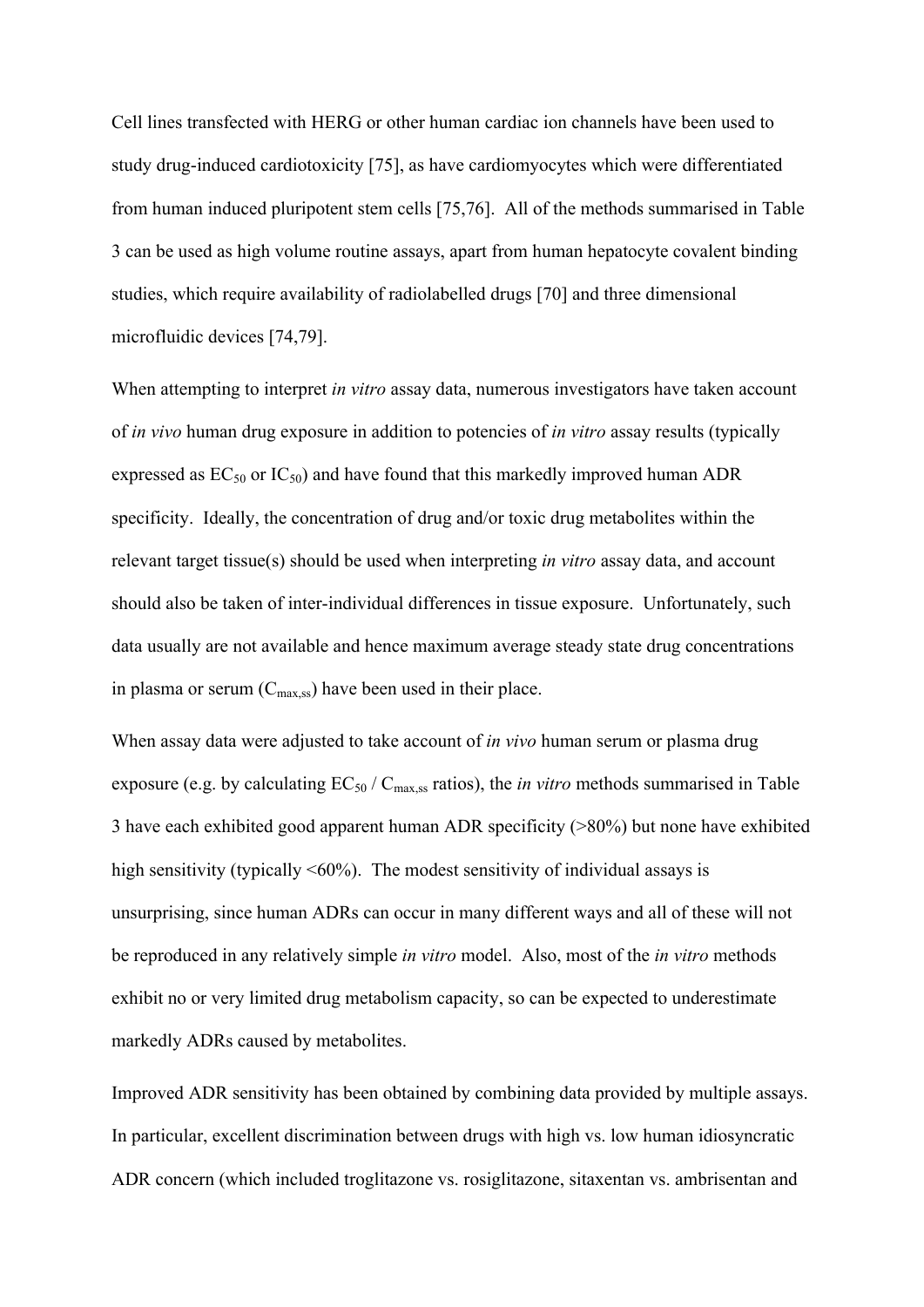clozapine vs. olanzapine; see **Table 4**) was achieved when data provided by multiple *in vitro* assays were integrated and also adjusted to take account of *in vivo* drug exposure [70,90]. The assays addressed biotransformation independent THLE cell cytotoxicity, CYP3A4 potentiated THLE cell toxicity, BSEP inhibition, MRP2 inhibition and formation of chemically reactive metabolites [70,90]. Many drugs with high ADR concern exhibited multiple in vitro liabilities (e.g. troglitazone, sitaxentan, clozapine) [70,90]. However, it is important to note that the number of drugs which has been evaluated in this way is relatively small (39 in total). In the future it will be important to extend the evaluation to many more drugs, so that the value and limitations of the approach can be characterised more rigorously.

#### 4. **Conclusion**

The animal toxicity studies used to assess the safety of new candidate pharmaceuticals prior to their progression into human clinical trials are unable to assess the risk of nonpharmacologically mediated idiosyncratic ADRs. Although idiosyncratic ADRs occur only infrequently and in certain susceptible humans, they are caused by many hundreds of different drugs and may lead to serious illness. Hence it is highly desirable to develop alternative approaches which enable them to be predicted and avoided.

In contrast, impressive progress has been made in the development of useful *in vitro* assays which assess mechanisms that can initiate idiosyncratic ADRs. These do not address individual susceptibility factors. Therefore they are unsuitable for use in assessing the relative ADR risk posed to individual patients. When the data provided by the *in vitro* assays were adjusted to take account of human serum or plasma *in vivo* drug exposure, they were able to distinguish with high specificity between drugs with high and low levels of idiosyncratic ADR concern in the human population. The data provided by individual *in*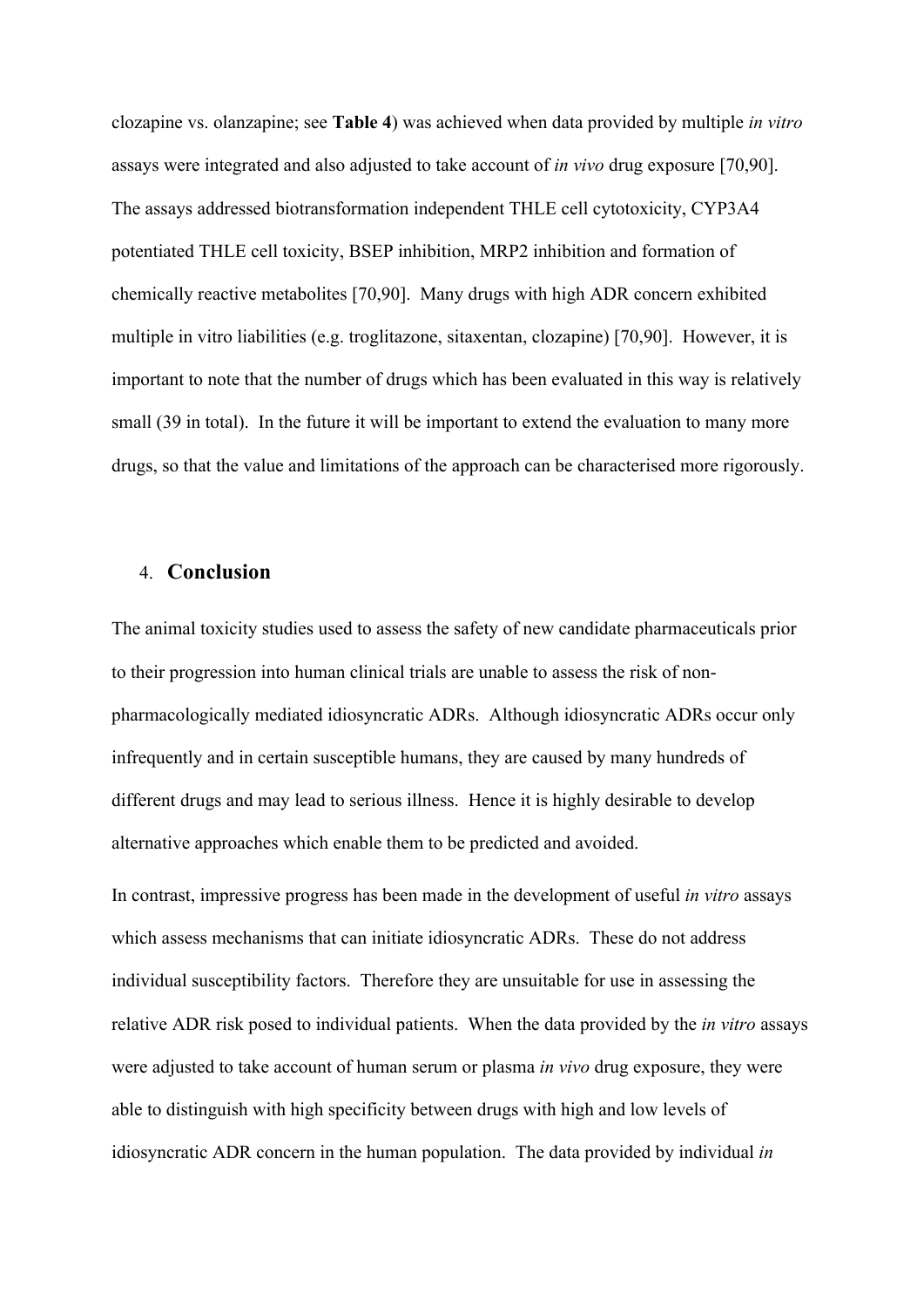*vitro* assays exhibited modest ADR sensitivity when analysed in isolation. The data available currently, which is based upon evaluation of a modest number of test compounds (39 drugs), indicates that high apparent ADR sensitivity may be achieved by integrating data provided by multiple assays.

#### 5. **Expert opinion**

The *in vitro* approaches discussed in this article provide markedly better identification of drugs which may cause clinically concerning human idiosyncratic ADRs than the animal toxicity studies that are mandated by current regulatory guidances [1,2]. However, these *in vitro* methods have not yet achieved widespread acceptance and use by the scientific community, or by regulatory agencies.

An important reason for this is that the *in vitro* assays are intended to identify compounds which cause toxicities that cannot be detected in experimental animals, and arise only infrequently in the human population. Hence their performance must be evaluated not by comparison with animal toxicity data, but rather by comparison with ADRs which occur only infrequently in humans. Furthermore, the *in vitro* assays that are available currently address drug-related early events which can initiate ADRs, but not the susceptibility factors which determine whether they manifest in patients. They are intended to aid the design and selection of compounds with low propensity to cause human idiosyncratic ADRs, not to provide reliable data on the level of ADR risk in individual humans.

Widespread acceptance and use of these *in vitro* assays will require a major paradigm shift within the scientific community and regulatory agencies. Given the fact that currently mandated animal toxicity tests cannot predict idiosyncratic ADRs, and the magnitude of the human ill health and death that they cause, the urgency could not be greater. To aid scientific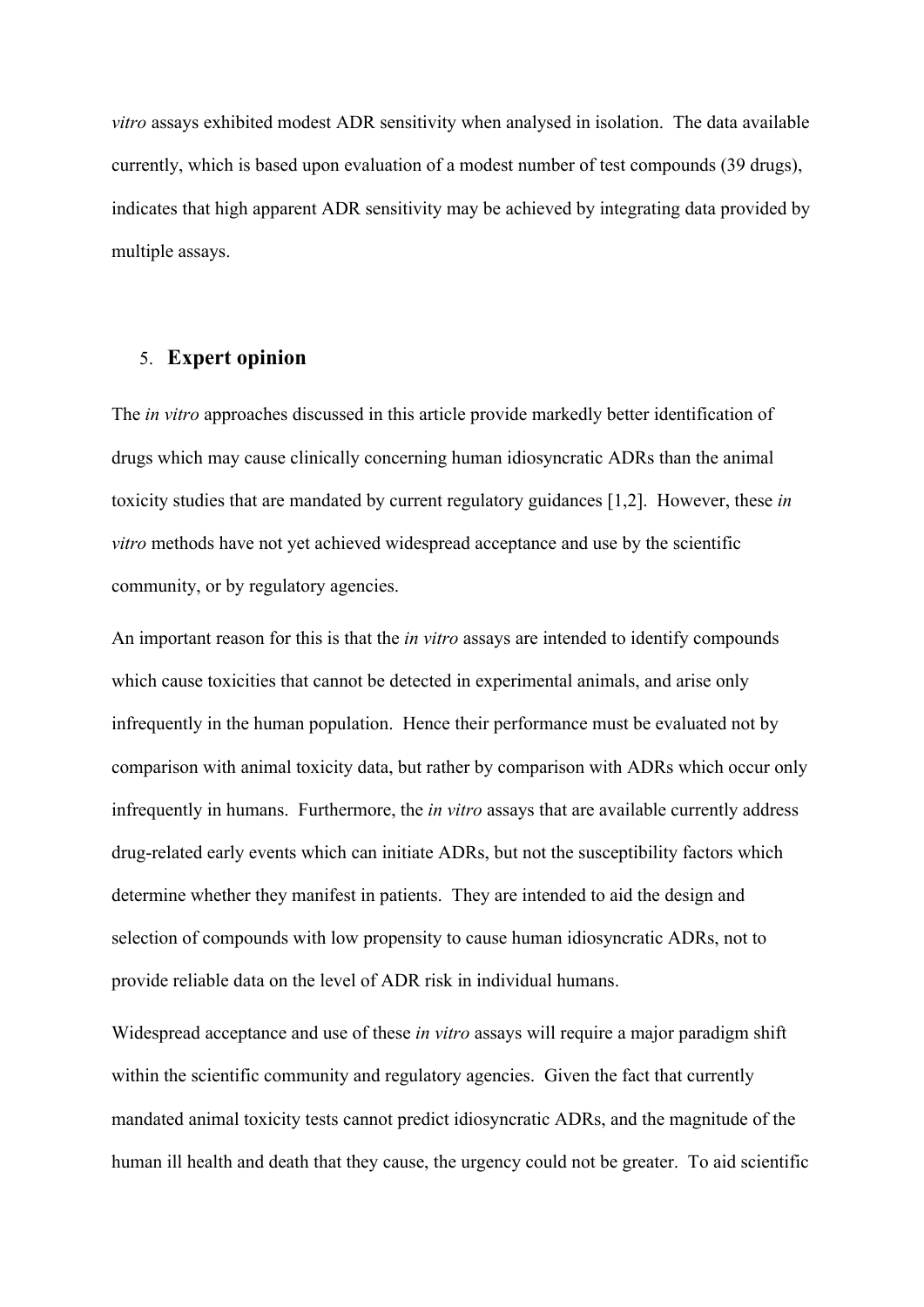acceptance of the assays, it will be important to explore why the mechanisms that they evaluate cause toxicities in susceptible patients, but not in non-susceptible individuals. In principle, this might be tackled by use of mechanistically relevant biomarkers that assess functionally relevant events in humans *in vivo*. Suitable examples could include perturbed bile formation caused by compounds which inhibit BSEP [90], or adaptive immune responses triggered by reactive metabolite formation [42,54,60].

Another important consideration is that the *in vitro* assays have been described only relatively recently and have been used to date by relatively few scientists. Hence their value has not yet been sufficiently widely appreciated. Furthermore, different investigators typically have developed and evaluated different *in vitro* assays and often have tested different numbers and varieties of "positive" and "negative" test compounds (i.e. drugs with high and low levels of human ADR concern), which have been selected and annotated in diverse and often inconsistent ways.

An objective and evidence-based comparison of the ADR specificities and sensitivities of the various assay options is now needed, so that the most useful approaches can be selected for formal validation. Such a comparison is a high priority, but is not possible from the currently available data. It should be based on analysis of data obtained following evaluation of a commonly agreed set of well-annotated test compounds. Promising progress has been made in DILI annotation of licensed drugs, via creation of the Liver Toxicity Knowledgebase (LTKB) [92]. The LTKB has categorised drugs based on the types and severities of DILI that they can cause, using information that is summarised in USA FDA labels, and is a notable achievement. However, many drugs cause idiosyncratic ADRs other than DILI, or in addition to DILI, (see **Table 4** [84-93]) and these are not addressed by LTKB. Development of a suitable standard list of test compounds, whose levels of idiosyncratic ADR concern have been characterised according to an agreed set of consensus criteria that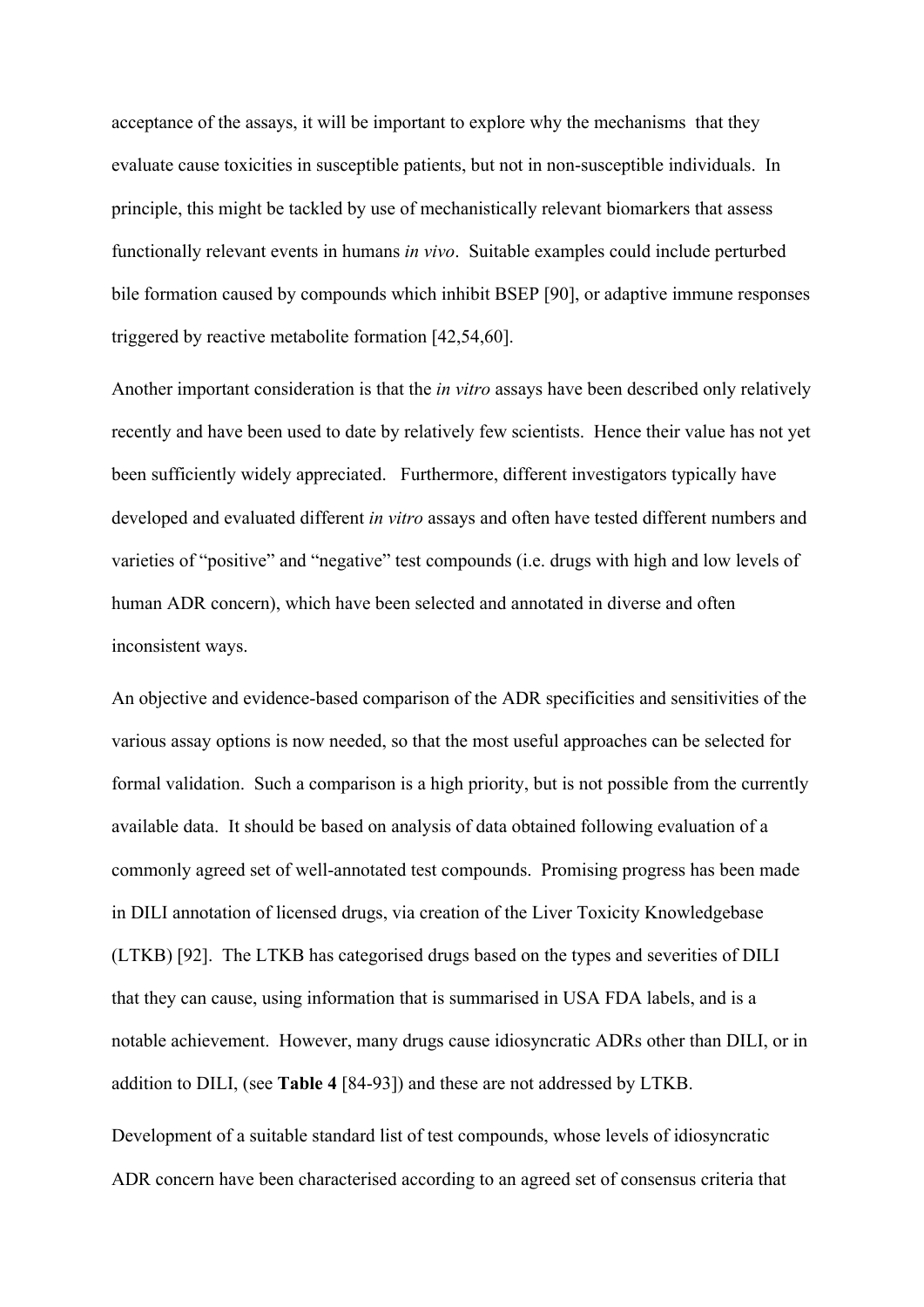considers multiple target organs and so can be used to evaluate the overall ADR-predictive value of different *in vitro* assays, is a key unresolved issue which needs to be tackled as a high priority.

In the future it will be important also to develop and utilise approaches that enable accurate prediction and quantification of tissue exposure to drugs and their metabolites. These are required in place of serum or plasma exposure values, to aid *in vitro* data interpretation. Furthermore, since numerous drugs which cause human ADRs exhibit multiple *in vitro*  liabilities (e.g. [70,90]), the need to develop improved ways to integrate data provided by multiple assays when evaluating *in vivo* ADR risk presents an additional challenge. Use of physiologically based pharmacokinetic scaling (PBPK) methods have already provided useful simulations of human population variability in drug exposure, which have aided interpretation of *in vitro* DILI assay data [93,94]. In principle, PBPK-based approaches may be expected also to aid prediction of *in vivo* tissue exposure, plus integration of data provided by multiple *in vitro* assay methods.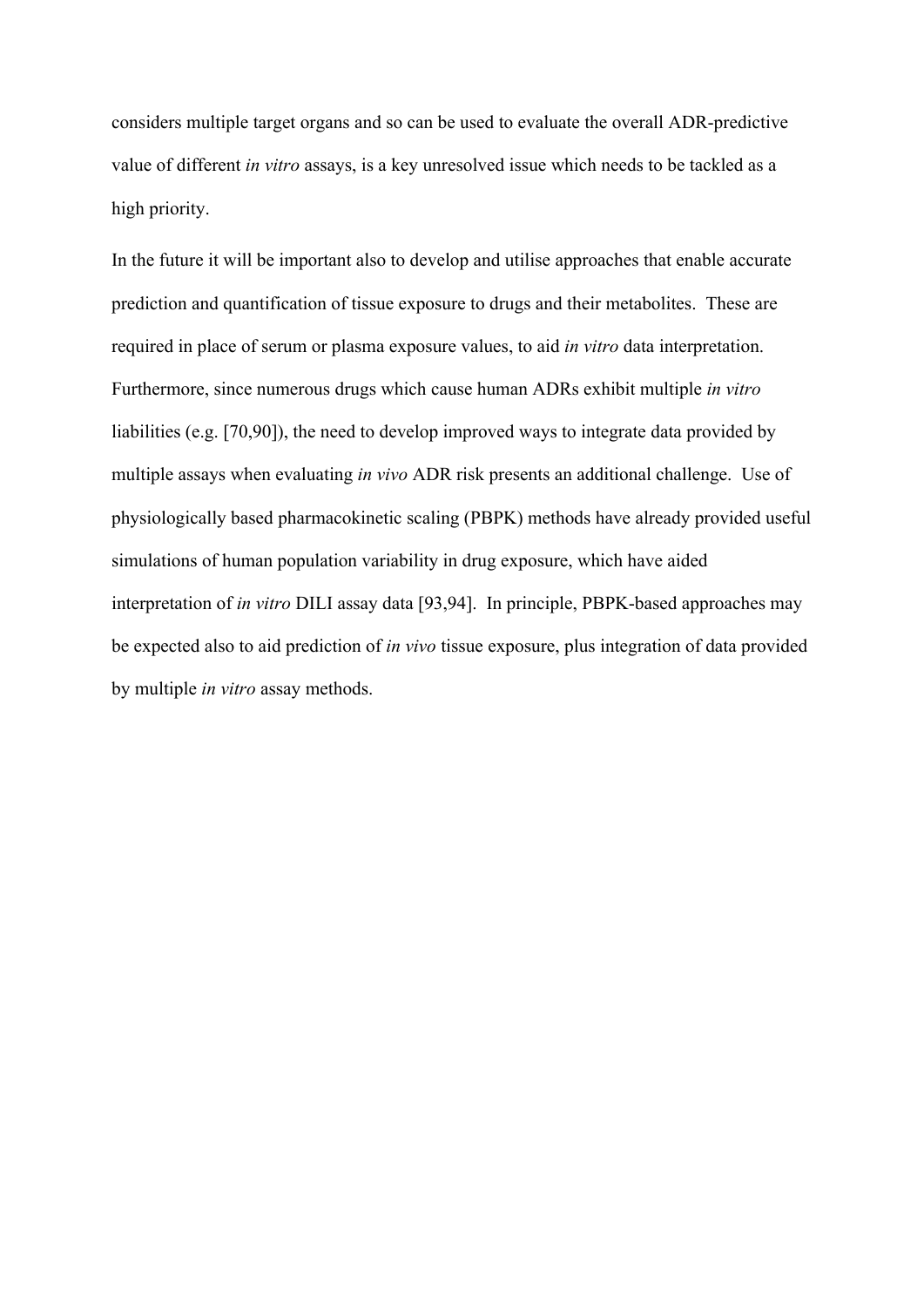## **Article highlights box**

- Animal toxicity studies do not enable prediction of human idiosyncratic ADR risk posed by licensed drugs.
- Human idiosyncratic ADRs are initiated by chemical insults, which can be assessed using *in vitro* assays.
- Hence *in vitro* methods which address these initiating mechanisms can be used to identify drugs with high propensity to cause ADRs in the human population.
- Effective interpretation of *in vitro* assay data must take account of *in vivo* human drug exposure and requires integration of data from multiple assays.
- However, *in vitro* assays cannot be used to assess ADR risk in individual human patients.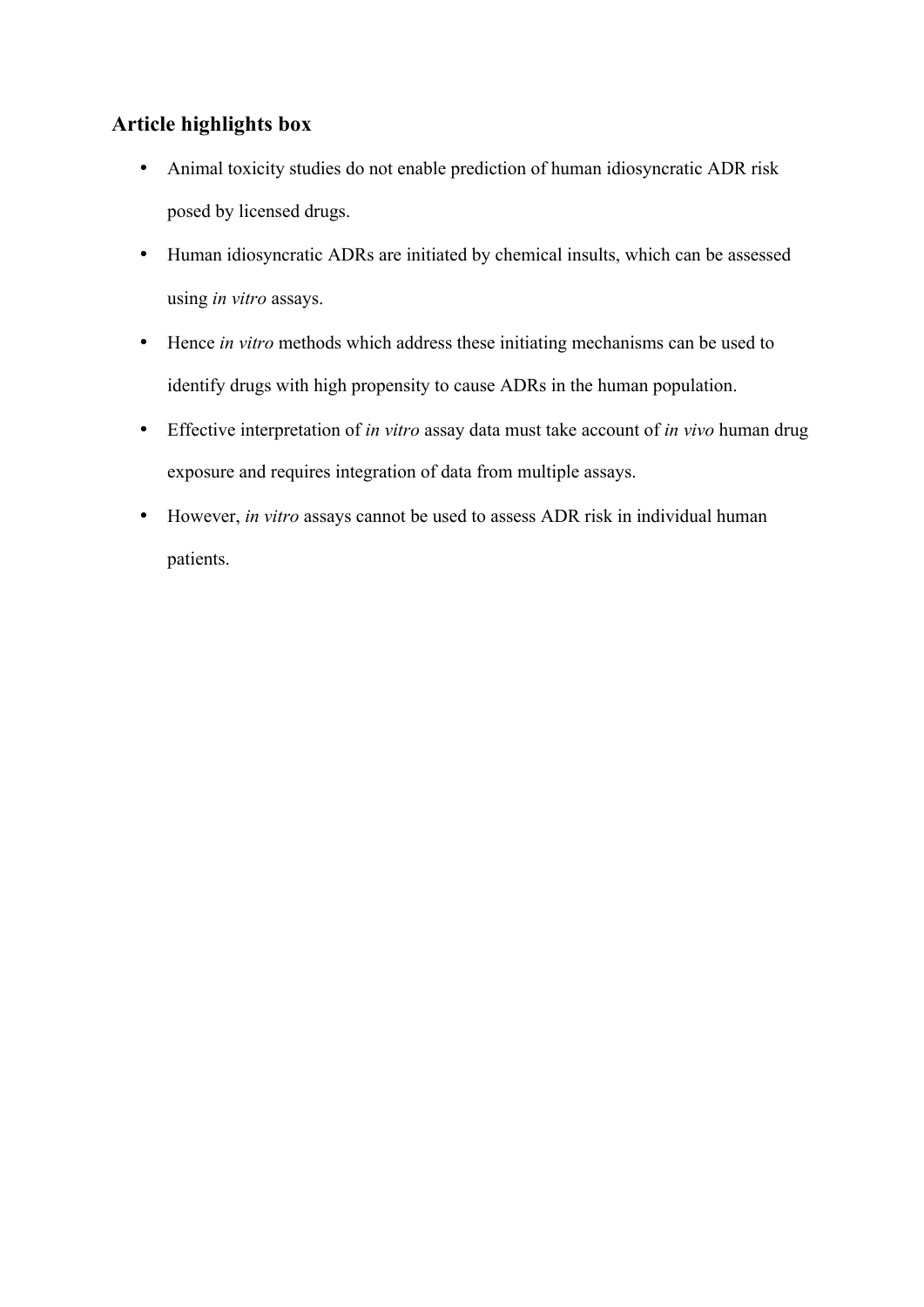### **Annotated bibliography**

- 1. http://www.fda.gov/downloads/Drugs/GuidanceComplianceRegulatoryInformation/Gui dances/UCM071597.pdf
- 2. http://www.ema.europa.eu/docs/en\_GB/document\_library/Scientific\_guideline/2009/09 /WC500002720.pdf
- 3. Greaves P, Williams A, Eve M. First dose of potential new medicines to humans: how animals help. Nat Rev Drug Discov. 2004 Mar;3(3):226-36.

•• A well written review of the value and limitations of in vivo animal toxicity studies for human safety assessment of pharamceuticals.

- 4. Parasuraman S. Toxicological screening. J Pharmacol Pharmacother. 2011 Apr;2(2):74- 9.
- 5. Cook D, Brown D, Alexander R, et al. Lessons learned from the fate of AstraZeneca's drug pipeline: a five-dimensional framework. Nature Rev Drug Discovery 13, 419–431 (2014).
	- An honest analysis of mistakes made by a leading pharmaceutical company
- 6. Waring MJ, Arrowsmith J, Leach AR, et al. An analysis of the attrition of drug candidates from four major pharmaceutical companies. Nature Rev Drug Discov 14, 475–486 (2015).

•• An up to date summary of the impact on drug development of toxicity in animals and humans.

- 7. Olson H, Betton G, Robinson D, et al. Concordance of the toxicity of pharmaceuticals in humans and in animals. Regul Toxicol Pharmacol. 2000;32(1):56-67. • A large, retrospective multi-company analysis.
- 8. Kaplowitz N. Idiosyncratic drug hepatotoxicity. Nature Rev Drug Discov 2005;4:489- 99.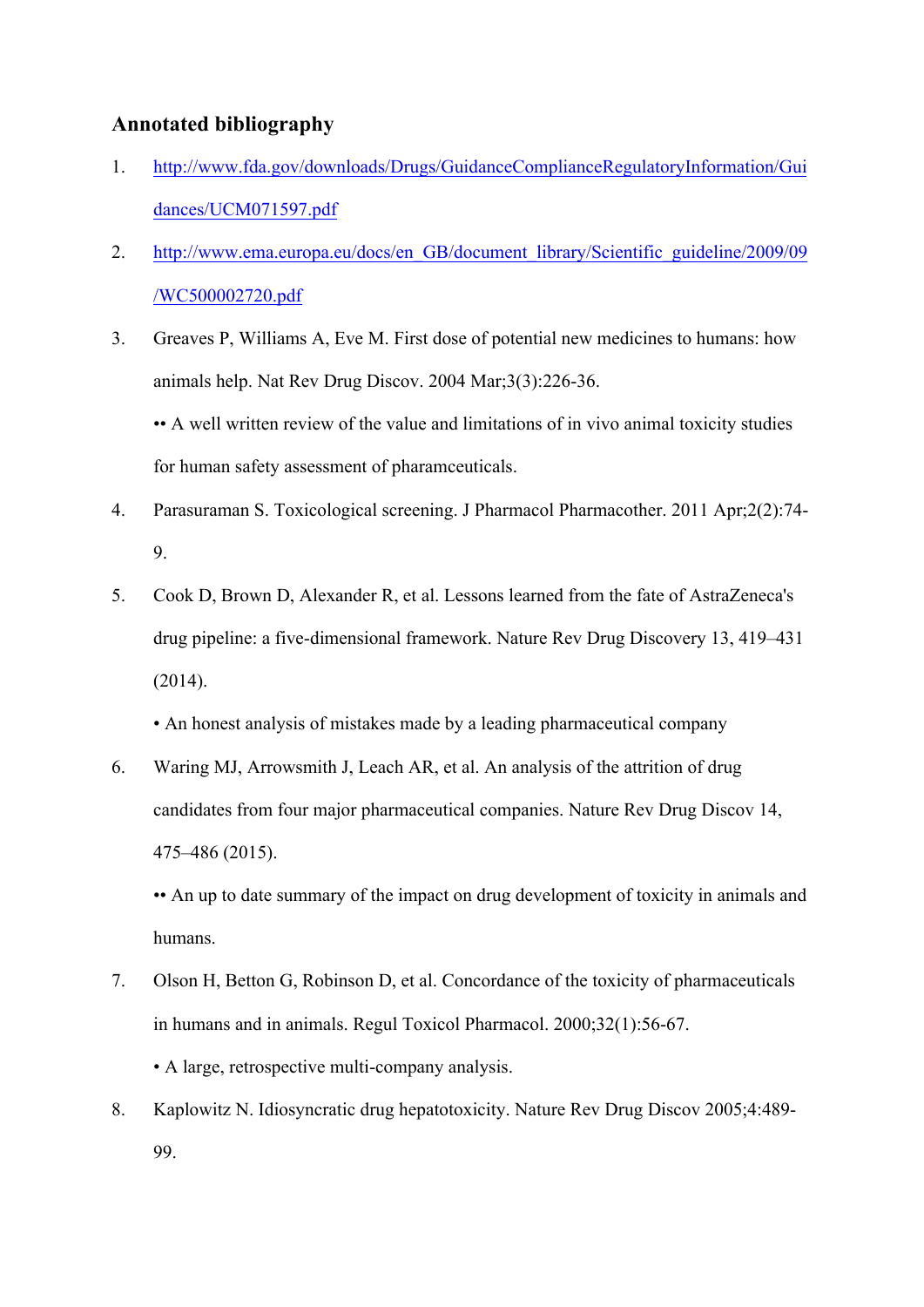- 9. Uetrecht J, Naisbitt DJ. Idiosyncratic Adverse Drug Reactions: Current Concepts. Pharmacol Rev. 2013; 65(2): 779–808.
- 10. Alderton W, Holder J, Lock R, Pryde D. Reducing attrition through early assessment of drug safety. Highlights from the Society of Medicines research symposium, held on March 13th, 2014 – National Heart & Lung Institute, Kensington, London, UK. Drugs of the Future 2014;39(5):373-7.
- 11. Kola I, Landis J. Can the pharmaceutical industry reduce attrition rates? Nat Rev Drug Discov. 2004;3(8):711-5.
- 12. Lasser KE, Allen PD, Woolhandler SJ, et al. Timing of new black box warnings and withdrawals for prescription medications. JAMA. 2002;287(17):2215-20.
- 13. Temple RJ, Himmel MH. Safety of newly approved drugs: implications for prescribing. JAMA. 2002 1;287(17):2273-5.
- 14. Lazarou J, Pomeranz BH, Corey PN. Incidence of adverse drug reactions in hospitalized patients: a meta-analysis of prospective studies. JAMA. 1998;279(15):1200-5.
- 15. Pirmohamed M, James S, Meakin S, et al. Adverse drug reactions as cause of admission to hospital: prospective analysis of 18 820 patients. BMJ. 2004;329(7456):15-9.
- 16. Miguel A, Azevedo LF, Araújo M, Pereira AC. Frequency of adverse drug reactions in hospitalized patients: a systematic review and meta-analysis. Pharmacoepidemiol Drug Saf. 2012 Nov;21(11):1139-54.
- 17. US DailyMed 2016: https://dailymed.nlm.nih.gov/dailymed/index.cfm.
- 18. http://www.fda.gov/Safety/MedWatch/SafetyInformation/SafetyAlertsforHumanMedic alProducts/ucm173074.htm
- 19. http://www.fda.gov/ohrms/dockets/dailys/04/sep04/091704/81n-0022-m000007 vol95.pdf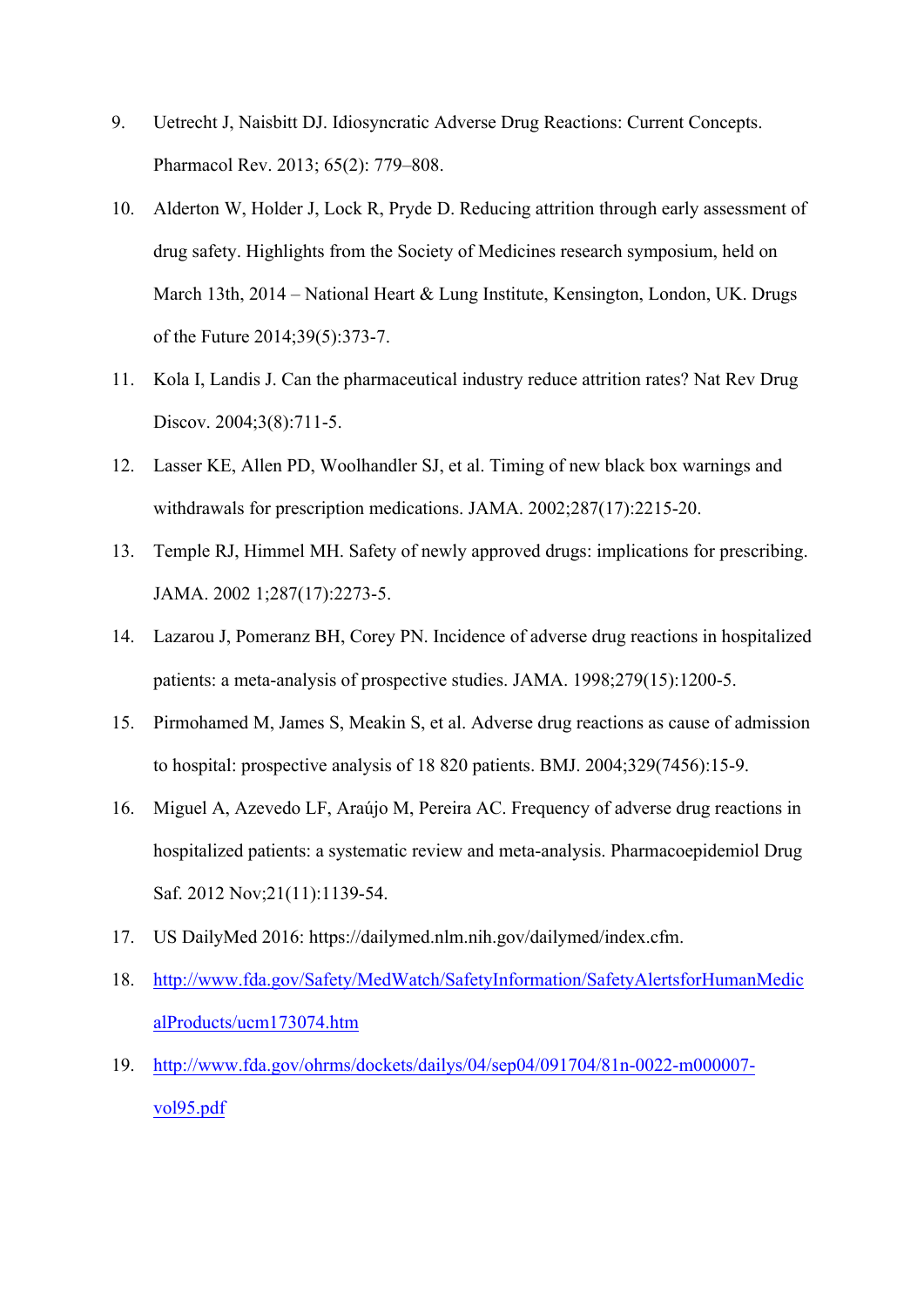- 20. http://www.ema.europa.eu/ema/index.jsp?curl=pages/news\_and\_events/news/2009/12/n ews\_detail\_000923.jsp&mid=WC0b01ac058004d5c1
- 21. Furberg CD, Pitt B. Withdrawal of cerivastatin from the world market. Curr Control Trials Cardiovasc Med. 2001;2(5):205-207.
- 22. http://www.ema.europa.eu/docs/en\_GB/document\_library/Public\_statement/2009/12/W C500018335.pdf
- 23. McNaughton R, Huet G, Shakir S.BMJOpen2014;4:e004221. doi:10.1136/bmjopen-2013-004221
- 24. http://www.fda.gov/Drugs/DrugSafety/PostmarketDrugSafetyInformationforPatientsan dProviders/ucm106274.htm
- 25. http://www.fda.gov/Drugs/DrugSafety/PostmarketDrugSafetyInformationforPatientsan dProviders/ucm126461.htm.
- 26. http://www.ema.europa.eu/docs/en\_GB/document\_library/Public\_statement/2009/12/W C500018391.pdf.
- 27. http://www.ema.europa.eu/docs/en\_GB/document\_library/Press\_release/2010/02/WC50 0074073.pdf.
- 28. http://www.ema.europa.eu/ema/index.jsp?curl=pages/news\_and\_events/news/2009/11/n ews\_detail\_000087.jsp&mid=WC0b01ac058004d5c1
- 29. http://www.fda.gov/NewsEvents/Newsroom/PressAnnouncements/2007/ucm108877.ht m
- 30. http://www.fda.gov/NewsEvents/Newsroom/PressAnnouncements/2007/ucm108879.ht m.
- 31. http://www.ema.europa.eu/docs/en\_GB/document\_library/Public\_statement/2009/11/W C500012189.pdf.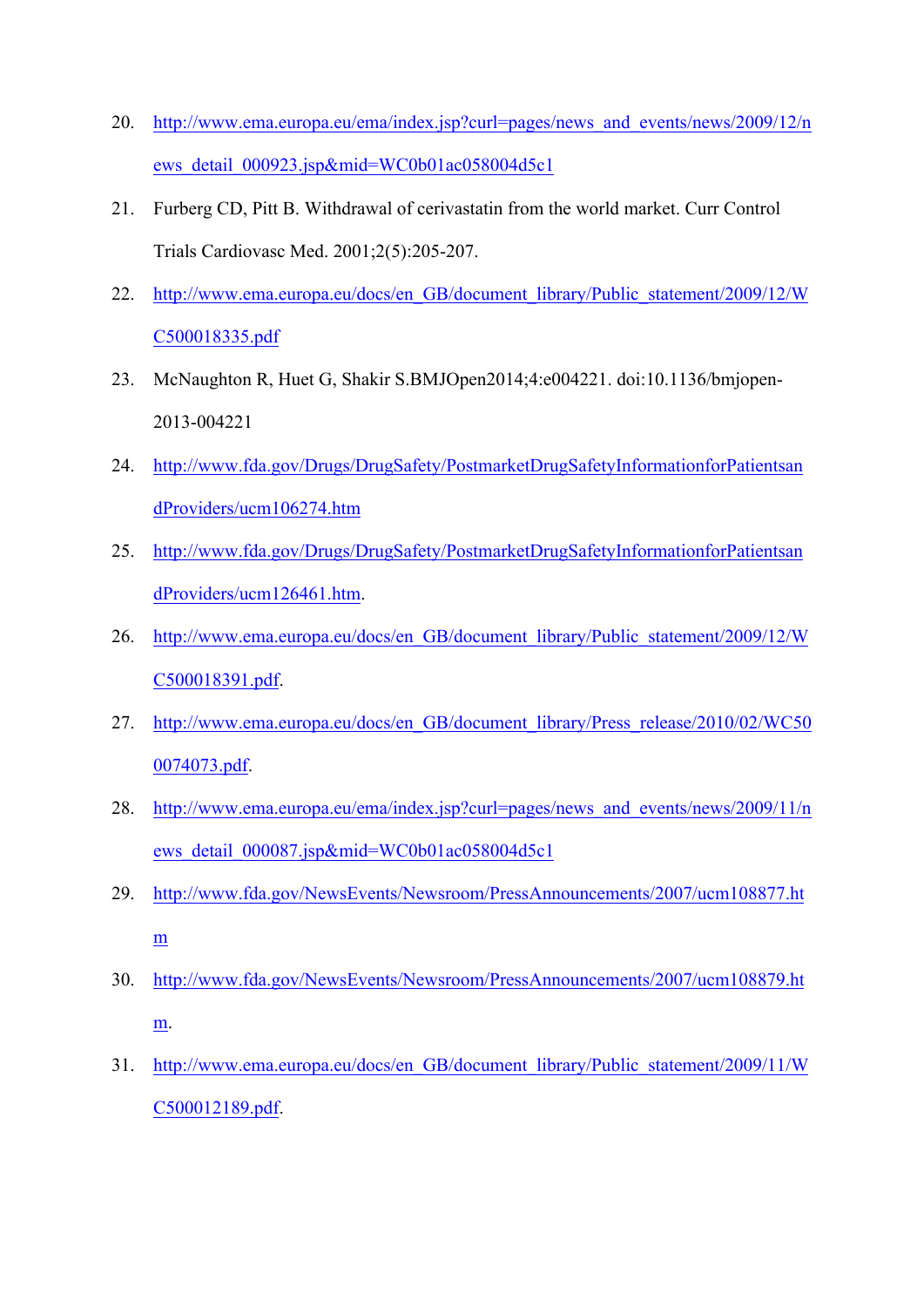- 32. http://www.fda.gov/Safety/MedWatch/SafetyInformation/SafetyAlertsforHumanMedic alProducts/ucm228830.htm.
- 33. http://www.fda.gov/NewsEvents/Newsroom/PressAnnouncements/ucm234350.htm.
- 34. http://www.ema.europa.eu/ema/index.jsp?curl=pages/medicines/human/referrals/Tetraz epam\_containing\_medicinal\_products/human\_referral\_prac\_000015.jsp&mid=WC0b0 1ac05805c516f.
- 35. Hamdam J, Sethu S, Smith T, et al. Safety pharmacology-current and emerging concepts. Toxicol Appl Pharmacol. 2013 Dec 1;273(2):229-41. • A thorough review.
- 36. Dykens JA, Will Y. The significance of mitochondrial toxicity testing in drug development. Drug Discov Today 2007;12:777–785.
- 37. Amacher DE, Chalasani N. Drug-induced hepatic steatosis. Semin Liver Dis. 2014;34(2):205-14.
- 38. Giampietri C, Starace D, Petrungaro S, et al. Necroptosis: Molecular Signalling and Translational Implications. Internat J Cell Biol 2014;Article ID 490275, 6 pages, doi:10.1155/2014/490275
- 39. Kaufmann SH, Earnshaw WC. Induction of Apoptosis by Cancer Chemotherapy. Exp Cell Res 2000; 256:42-49.
- 40. Kenna JG. Current Concepts in Drug-Induced Bile Salt Export Pump (BSEP) Interference. Current Protocols in Toxicology. 2014. 61:23.7:23.7.1–23.7.15.
- 41. Laskin DL. Macrophages and inflammatory mediators in chemical toxicity: a battle of forces. Chem Res Toxicol. 2009 Aug;22(8):1376-85.
- 42. Pichler WJ., Editor (Bern) Drug Hypersensitivity. Karger, Basel 2007. ISBN: 978-3- 8055-8269-8 . e-ISBN: 978-3-318-01454-9. DOI: 10.1159/isbn.978-3-318-01454-9.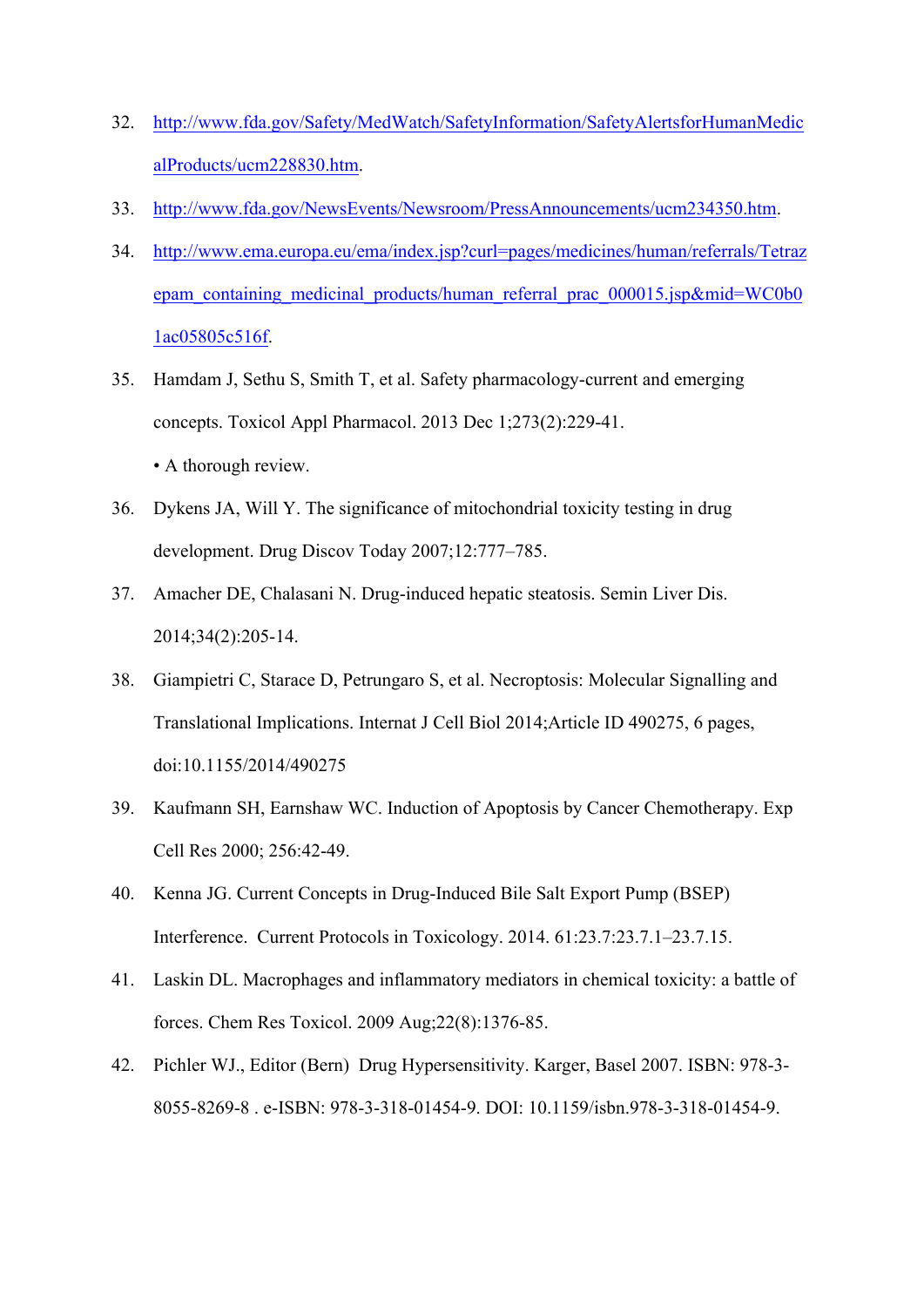- 43. Attia SM. Deleterious effects of reactive metabolites. Oxid Med Cell Longev. 2010; 3(4): 238–253.
- 44. Hayes JD, McLellan LI. Glutathione and glutathione-dependent enzymes represent a co-ordinately regulated defence against oxidative stress. Free Radic Res. 1999 Oct;31(4):273-300.
- 45. Fulda S, Gorman AM, Hori O, Samali A. Cellular Stress Responses: Cell Survival and Cell Death. Int J Cell Biol 2010;, Article ID 214074, 23 pages, http://dx.doi.org/10.1155/2010/214074.
- 46. Hinson JA, Roberts DW, James LP. Mechanisms of acetaminophen-induced liver necrosis. Handb Exp Pharmacol. 2010; (196):369-405. doi: 10.1007/978-3-642-00663- 0\_12.
- 47. Xie Y, McGill MR, Dorko K et al. Mechanisms of acetaminophen-induced cell death in primary human hepatocytes. Toxicol Appl Pharmacol. 2014 Sep 15;279(3):266-74.
- 48. Jaeschke H, Williams CD, Ramachandran A, Bajt ML. Acetaminophen hepatotoxicity and repair: the role of sterile inflammation and innate immunity. Liver Int. 2012 Jan;32(1):8-20.
- 49. Uetrecht J. Role of animal models in the study of drug-induced hypersensitivity reactions. AAPS J. 2006 Jan 13;7(4):E914-21.
- 50. Shenton JM, Teranishi M, Abu-Asab MS, Yager JA, Uetrecht JP. Characterization of a potential animal model of an idiosyncratic drug reaction: nevirapine-induced skin rash in the rat. Chem Res Toxicol. 2003 Sep;16(9):1078-89.
- 51. Roth RA, Ganey PE. Animal models of idiosyncratic drug-induced liver injury--current status. Crit Rev Toxicol. 2011 Oct;41(9):723-39.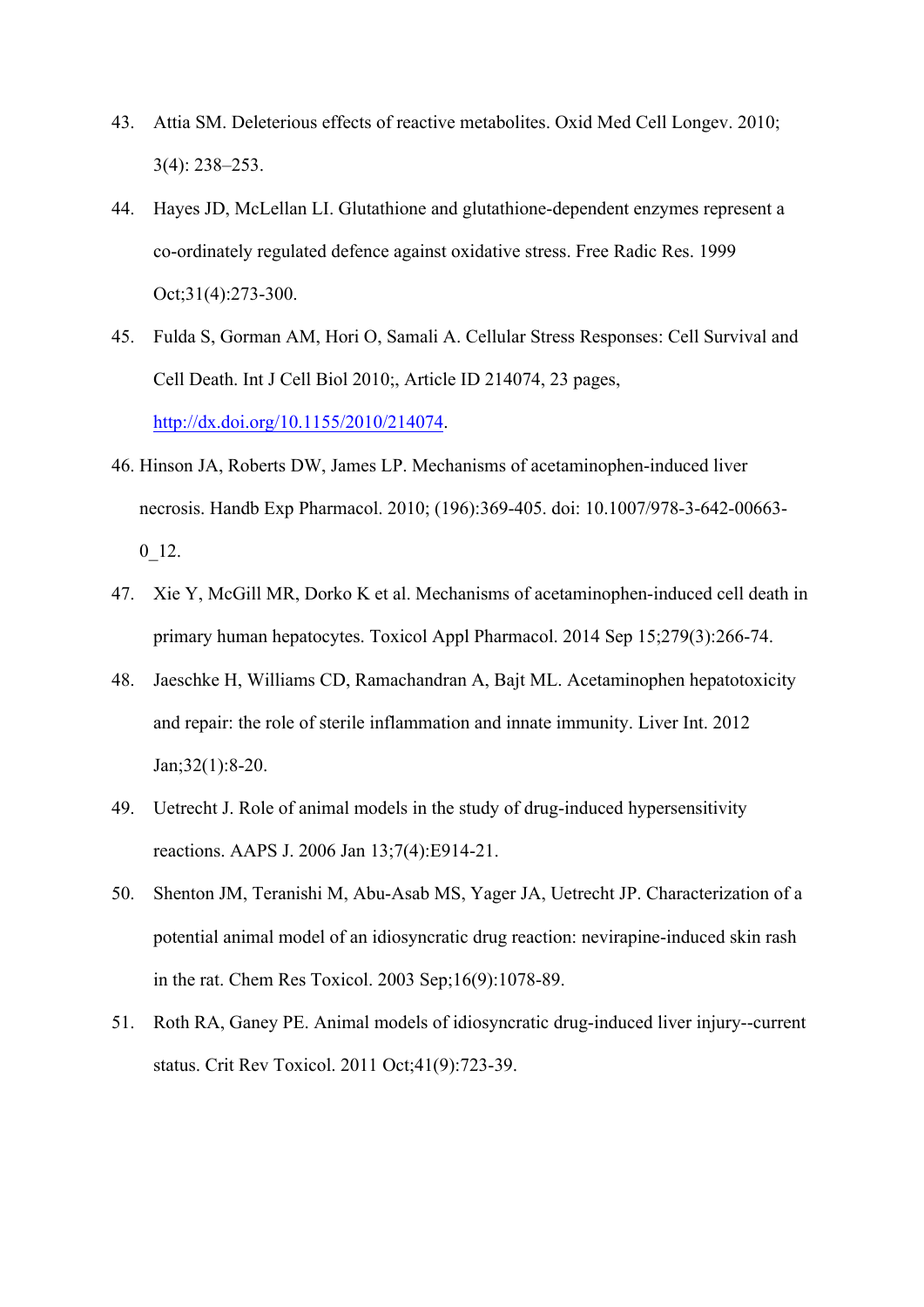- 52. Metushi IG, Hayes MA, Uetrecht J. Treatment of PD-1(-/-) mice with amodiaquine and anti-CTLA4 leads to liver injury similar to idiosyncratic liver injury in patients. Hepatology 2015 Apr;61(4):1332-42.
- 53. Chakraborty M, Fullerton AM, Semple K, Chea LS, Proctor WR, Bourdi M, Kleiner DE, Zeng X, Ryan PM, Dagur PK, Berkson JD, Reilly TP, Pohl LR. Drug-induced allergic hepatitis develops in mice when myeloid-derived suppressor cells are depleted prior to halothane treatment. Hepatology 2015 Aug;62(2):546-57.
- 54. Park BK, Boobis A, Clarke S, et al. Managing the challenge of chemically reactive metabolites in drug development. Nat Rev Drug Discov. 2011 Apr;10(4):292-306. •• A thorough review of an important topic.
- 55. Sakatis MZ, Reese MJ, Harrell AW, et al. Preclinical strategy to reduce clinical hepatotoxicity using in vitro bioactivation data for  $>200$  compounds. Chem Res Toxicol. 2012 Oct 15;25(10):2067-82.

• An interesting approach to the problem.

- 56. O'Brien PJ, Irwin W, Diaz D, et al. High concordance of drug-induced human hepatotoxicity with in vitro cytotoxicity measured in a novel cell-based model using high content screening. Arch Toxicol. 2006 Sep;80(9):580-604.
- 57. Gustafsson F, Foster AJ, Sarda S, et al. A correlation between the in vitro drug toxicity of drugs to cell lines that express human P450s and their propensity to cause liver injury in humans. Toxicol Sci. 2014 Jan;137(1):189-211.
- 58. Dawson S, Stahl S, Paul N, et al. In vitro inhibition of the bile salt export pump correlates with risk of cholestatic drug-induced liver injury in humans. Drug Metab Dispos. 2012 Jan;40(1):130-8.

• Highlights the importance of BSEP inhibition as a DILI risk factor.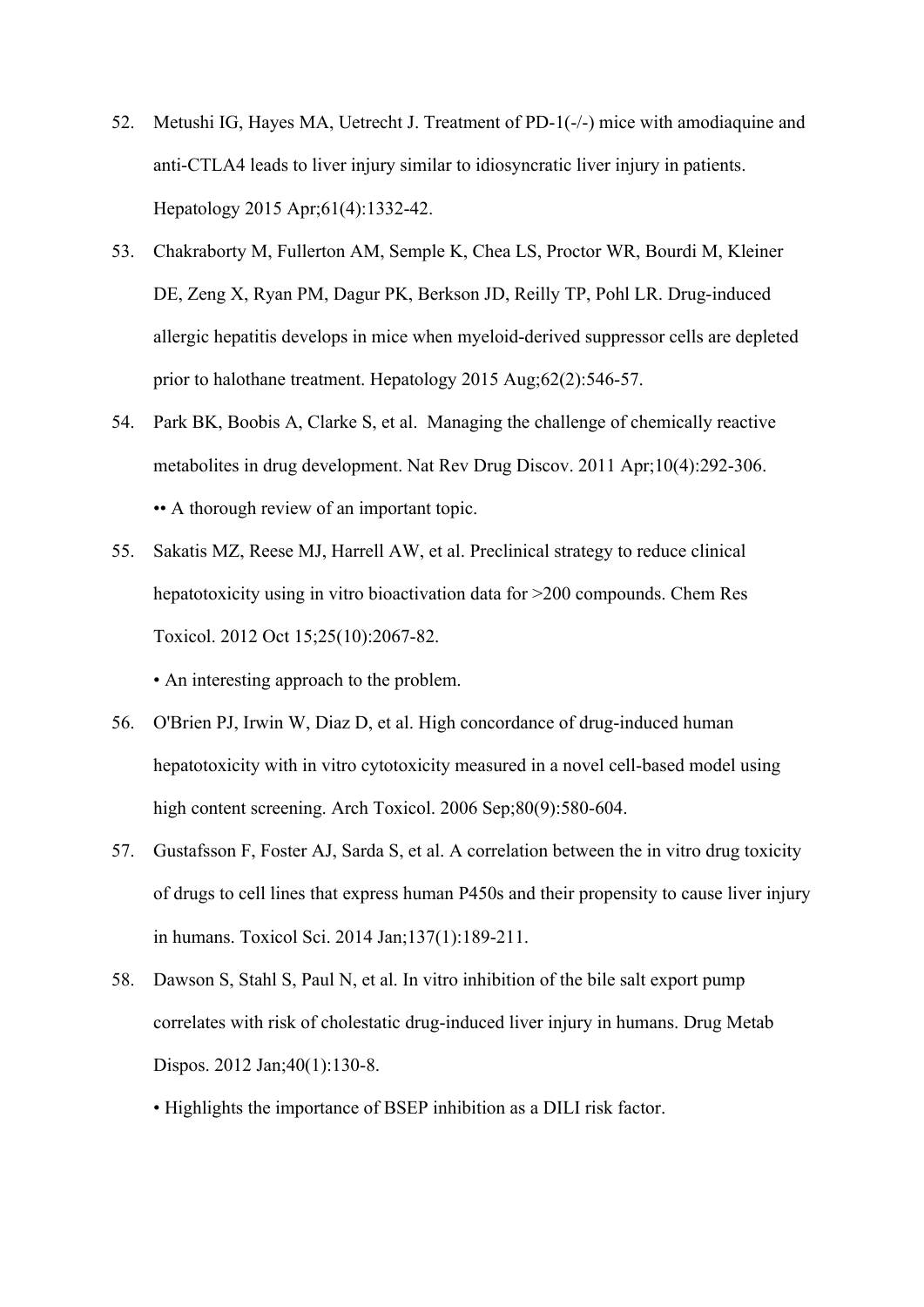59. Morgan RE, van Staden CJ, Chen Y, et al. A multifactorial approach to hepatobiliary transporter assessment enables improved therapeutic compound development. Toxicol Sci. 2013 Nov;136(1):216-41.

• Highlights the importance of BSEP inhibition as a DILI risk factor.

- 60. Pohl LR, Satoh H, Christ DD, Kenna JG. The immunologic and metabolic basis of drug hypersensitivities. Annu Rev Pharmacol Toxicol. 1988;28:367-87.
- 61. Beeler A, Engler O, Gerber BO, Pichler WJ. Long-lasting reactivity and high frequency of drug-specific T cells after severe systemic drug hypersensitivity reactions. J Allergy Clin Immunol. 2006 Feb;117(2):455-62.
- 62. Pavlos R, Mallal S, Ostrov D, et al. T cell-mediated hypersensitivity reactions to drugs. Annu Rev Med. 2015;66:439-54.

• An important review.

63. Ulrich RG. Idiosyncratic toxicity: a convergence of risk factors. Annu Rev Med. 2007;58:17-34.

• An excellent overview.

- 64. Thompson RA, Isin EM, Li Y, et al. Risk assessment and mitigation strategies for reactive metabolites in drug discovery and development. Chem Biol Interact. 2011 Jun 30;192(1-2):65-71.
- 65. Garside H, Marcoe KF, Chesnut-Speelman J, et al. Evaluation of the use of imaging parameters for the detection of compound-induced hepatotoxicity in 384-well cultures of HepG2 cells and cryopreserved primary human hepatocytes. Toxicol In Vitro. 2014 Mar; 28(2): 171-81.
- 66. Hynes J, Nadanaciva S, Swiss R, et al. A high-throughput dual parameter assay for assessing drug-induced mitochondrial dysfunction provides additional predictivity over two established mitochondrial toxicity assays. Toxicol In Vitro. 2013 Mar;27(2):560-9.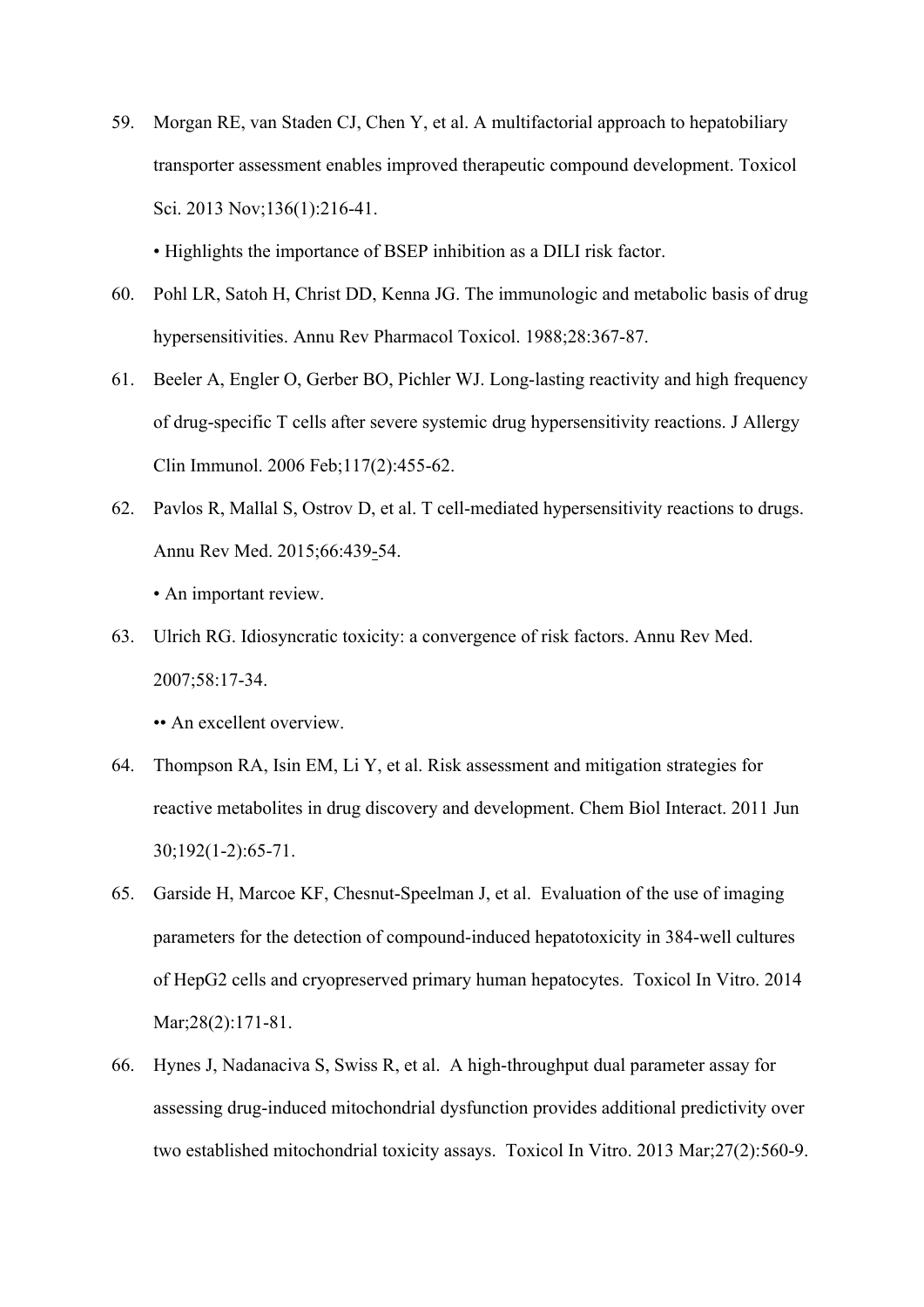- 67. Dambach DM, Andrews BA, Moulin F. New technologies and screening strategies for hepatotoxicity: use of in vitro models. Toxicol Pathol. 2005:33(1):17-26.
- 68. Zhu XW, Sedykh A, Liu SS. Hybrid in silico models for drug-induced liver injury using chemical descriptors and in vitro cell-imaging information. J Appl Toxicol. 2014 Mar;34(3):281-8.
- 69. Chen M, Tung CW, Shi Q, et al. A testing strategy to predict risk for drug-induced liver injury in humans using high-content screen assays and the 'rule-of-two' model. Arch Toxicol. 2014 Jul;88(7):1439-49.
- 70. Thompson RA, Isin EM, Li Y, et al. In vitro approach to assess the potential for risk of idiosyncratic adverse reactions caused by candidate drugs. Chem Res Toxicol. 2012 Aug 20;25(8):1616-32.

•• Describes a multi-parametric *in vitro* risk assessment strategy.

- 71. Ansede JH, Smith WR, Perry CH, et al. An in vitro assay to assess transporter-based cholestatic hepatotoxicity using sandwich-cultured rat hepatocytes. Drug Metab Dispos. 2010 Feb;38(2):276-80.
- 72. Barber JA, Stahl SH, Summers C, et al. Quantification of Drug-Induced Inhibition of Canalicular Cholyl-l-Lysyl-Fluorescein Excretion From Hepatocytes by High Content Cell Imaging. Toxicol Sci. 2015 Nov;148(1):48-59.
- 73. Khetani SR, Kanchagar C, Ukairo O, et al. Use of micropatterned cocultures to detect compounds that cause drug-induced liver injury in humans. Toxicol Sci. 2013 Mar;132(1):107-17.
- 74. Vernetti LA, Senutovitch N, Boltz R, et al. A human liver microphysiology platform for investigating physiology, drug safety, and disease models. Exp Biol Med (Maywood). 2016 Jan;241(1):101-14.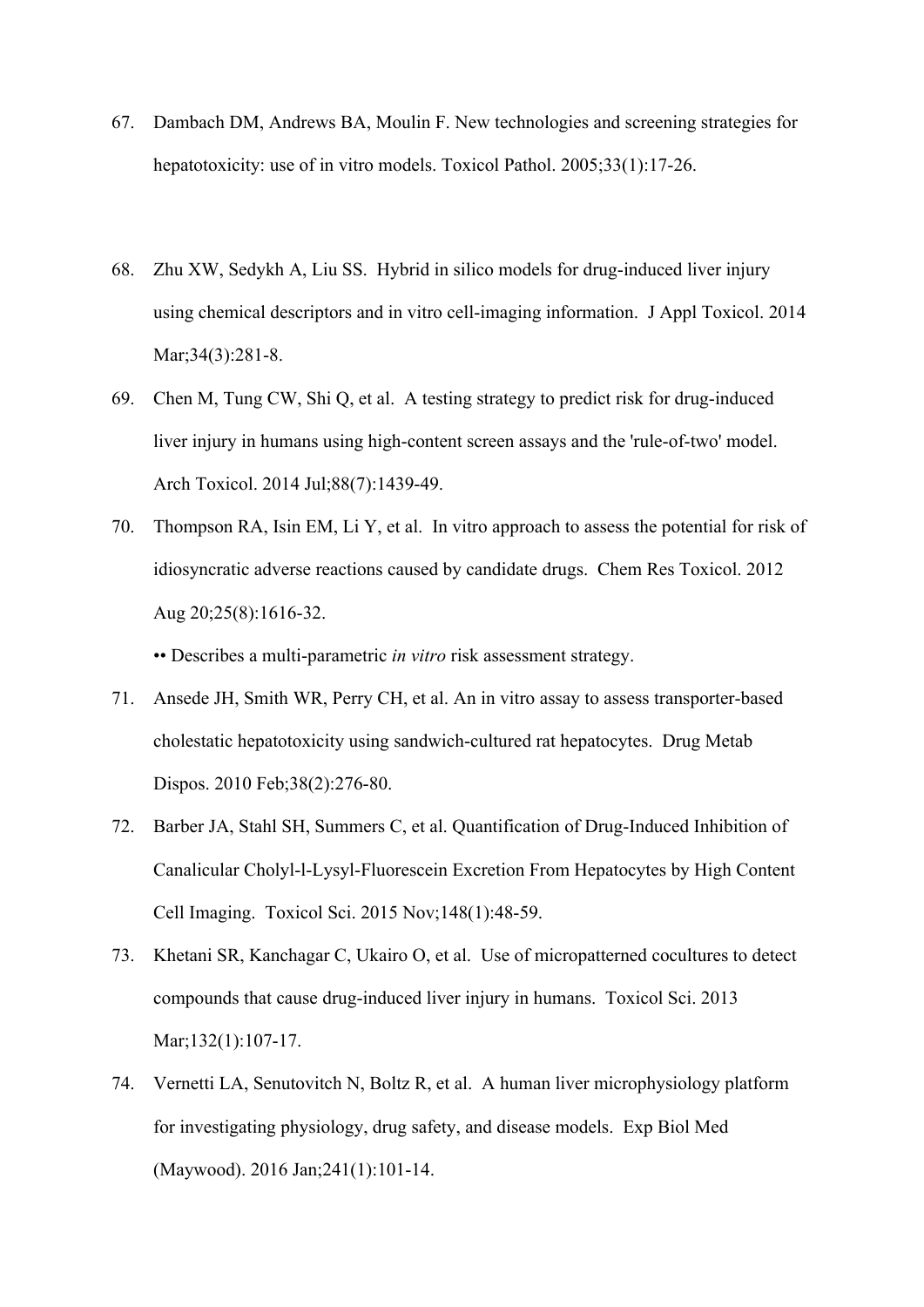- 75. Traebert M, Dumotier B, Meister L, et al. Inhibition of hERG K+ currents by antimalarial drugs in stably transfected HEK293 cells. Eur J Pharmacol. 2004 Jan 19;484(1):41-8.
- 76. Mioulane M, Foldes G, Ali NN, et al. Development of high content imaging methods for cell death detection in human pluripotent stem cell-derived cardiomyocytes. J Cardiovasc Transl Res, 5 (2012), pp. 593–604.
- 77. Navarrete EG, Liang P, Lan F, et al. Screening drug-induced arrhythmia using human induced pluripotent stem cell-derived cardiomyocytes and low-impedance microelectrode arrays. Circulation. 2013 Sep 10;128(11 Suppl 1):S3-13. Erratum in: Circulation. 2014 Apr 15;129(15):e452.
- 78. Cosgrove BD, King BM, Hasan MA, Alexopoulos LG, Farazi PA, Hendriks BS, Griffith LG, Sorger PK, Tidor B, Xu JJ, Lauffenburger DA. Synergistic drug-cytokine induction of hepatocellular death as an in vitro approach for the study of inflammationassociated idiosyncratic drug hepatotoxicity. Toxicol Appl Pharmacol. 2009 Jun 15;237(3):317-30.
- 79. Soldatow VY, Lecluyse EL, Griffith LG, Rusyn I. In vitro models for liver toxicity testing. Toxicol Res (Camb). 2013 Jan 1;2(1):23-39. •• An approach to reduce cardiotoxicity risk.
- 80. https://livertox.nih.gov/Troglitazone.htm
- 81. https://dailymed.nlm.nih.gov/dailymed/drugInfo.cfm?setid=dd8d7ec8-79b0-4152-8789 d247c77232ce
- 82. http://www.ema.europa.eu/docs/en\_GB/document\_library/EPAR\_-Product\_Information/human/000679/WC500037902.pdf
- 83. https://dailymed.nlm.nih.gov/dailymed/drugInfo.cfm?setid=725d4e73-6c83-477a-adc6- 0ae4a133a844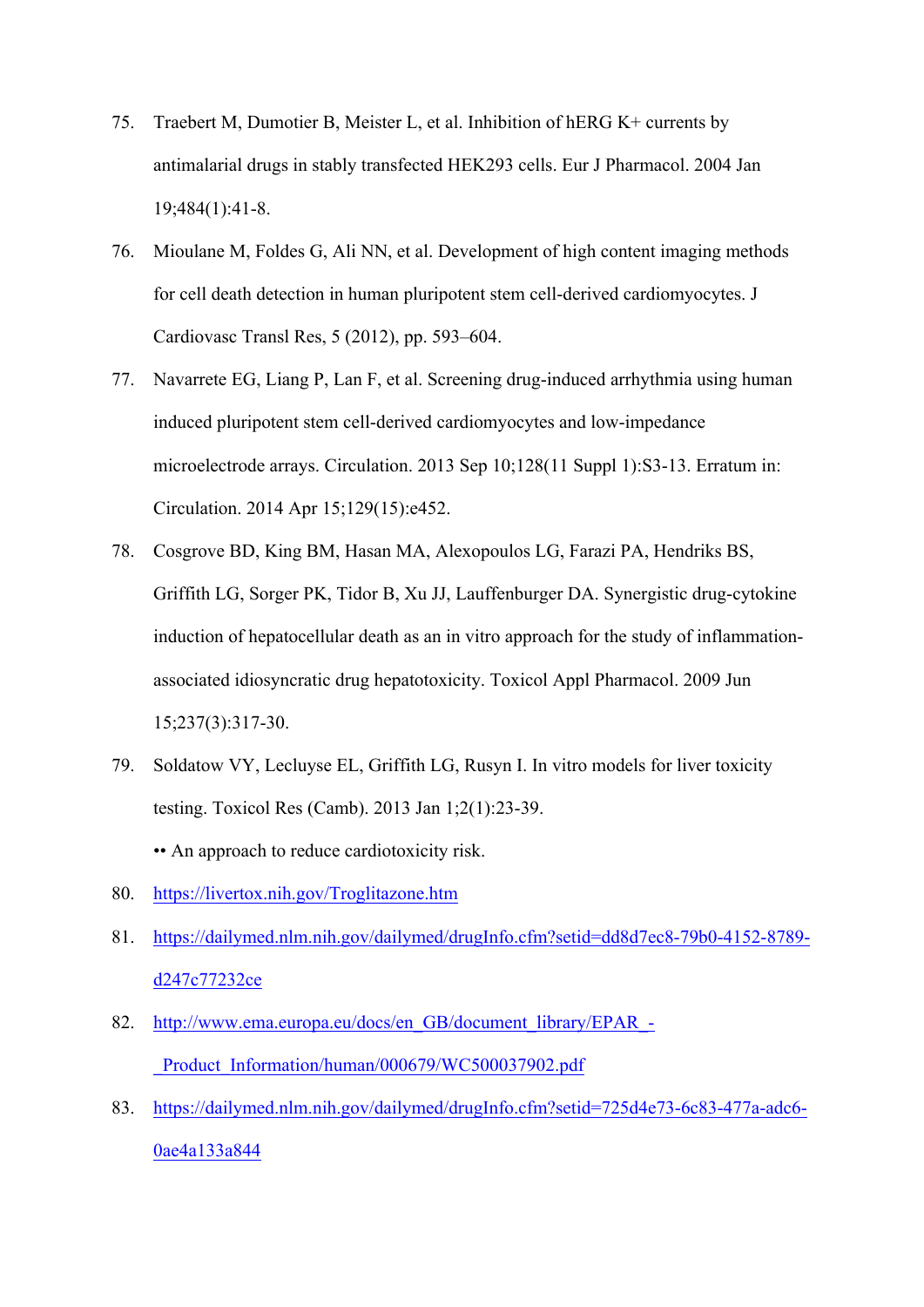- 84. https://dailymed.nlm.nih.gov/dailymed/drugInfo.cfm?setid=25c0c6d5-f7b0-48e4-e054- 00144ff8d46c
- 85. https://dailymed.nlm.nih.gov/dailymed/drugInfo.cfm?setid=676ace4e-7706-742d-cab0- 430dd1f83408
- 86. https://dailymed.nlm.nih.gov/dailymed/drugInfo.cfm?setid=cad137fb-d18a-4286-94cf-7e79cdeea3f6
- 87. https://dailymed.nlm.nih.gov/dailymed/drugInfo.cfm?setid=82fb6c54-3571-4ea1-9a1bc21418133e84
- 88. McKenzie R, Fried MW, Sallie R, et al. Hepatic failure and lactic acidosis due to fialuridine (FIAU), an investigational nucleoside analogue for chronic hepatitis B. N Engl J Med. 1995 Oct 26;333(17):1099-105.
- 89. https://dailymed.nlm.nih.gov/dailymed/drugInfo.cfm?setid=e122435e-cd0b-4c90-940ab7a0d090d866
- 90. Kenna JG, Stahl SH, Eakins JA, et al. Multiple compound-related adverse properties contribute to liver injury caused by endothelin receptor antagonists. J Pharmacol Exp Ther. 2015 Feb;352(2):281-90.
- 91. Ulloa JL, Stahl S, Yates J, et al. Assessment of gadoxetate DCE-MRI as a biomarker of hepatobiliary transporter inhibition. NMR Biomed. 2013 Oct;26(10):1258-70. •• A novel *in vivo* translational biomarker strategy.
- 92. Chen M, Zhang J, Wang Y, et al. The liver toxicity knowledge base: a systems approach to a complex end point. Clin Pharmacol Ther. 2013 May;93(5):409-12. •• An impressive drug annotation approach.
- 93. Shoda LK, Woodhead JL, Siler SQ, et al. Linking physiology to toxicity using DILIsym®, a mechanistic mathematical model of drug-induced liver injury. Biopharm Drug Dispos. 2014 Jan;35(1):33-49.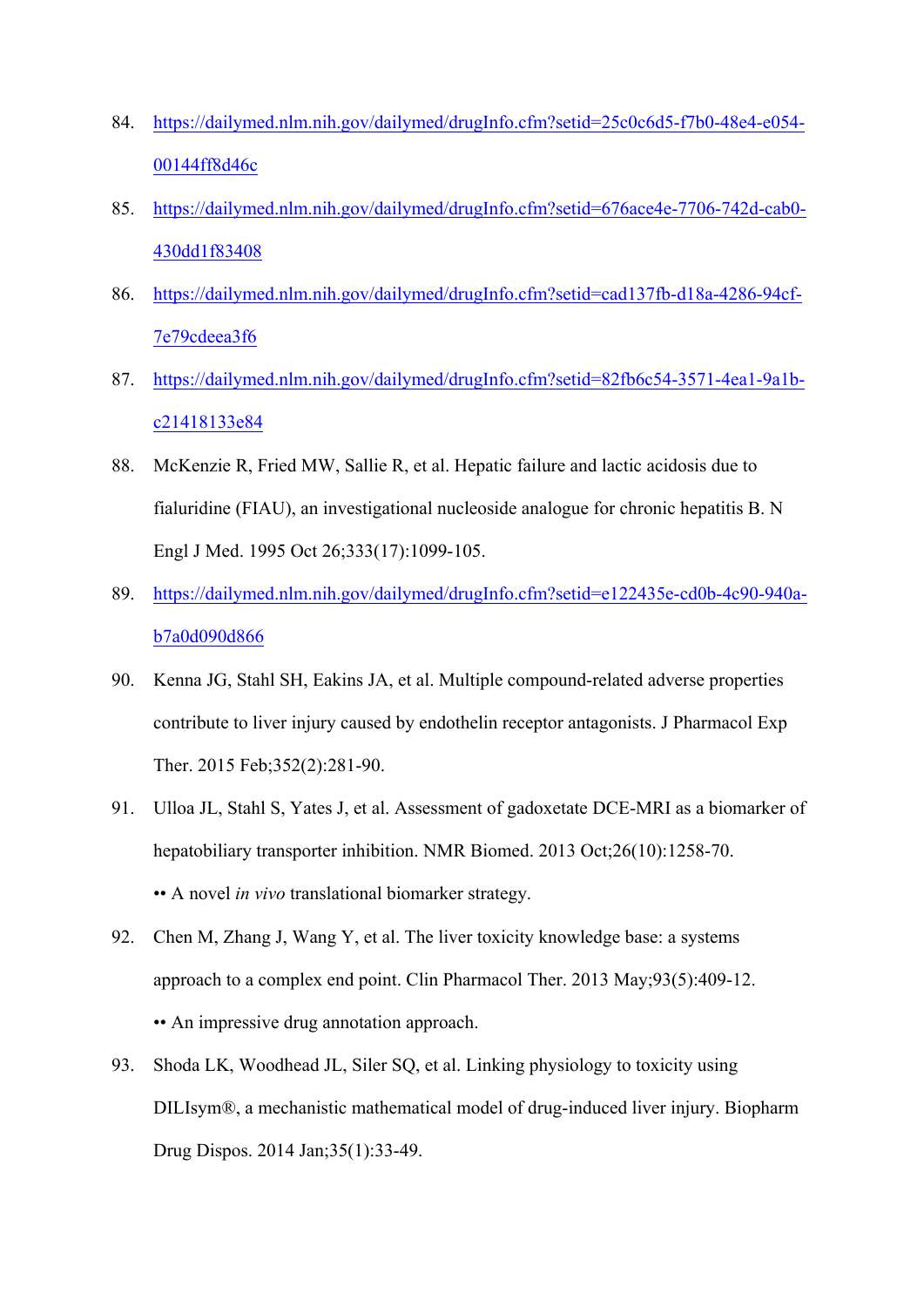•• Use of PBPK modelling to aid interpretation of *in vi*tro assay data for human DILI risk assessment.

94. Geenen S, Yates JW, Kenna JG, et al. Multiscale modelling approach combining a kinetic model of glutathione metabolism with PBPK models of paracetamol and the potential glutathione-depletion biomarkers ophthalmic acid and 5-oxoproline in humans and rats. Integr Biol (Camb). 2013 Jun;5(6):877-88.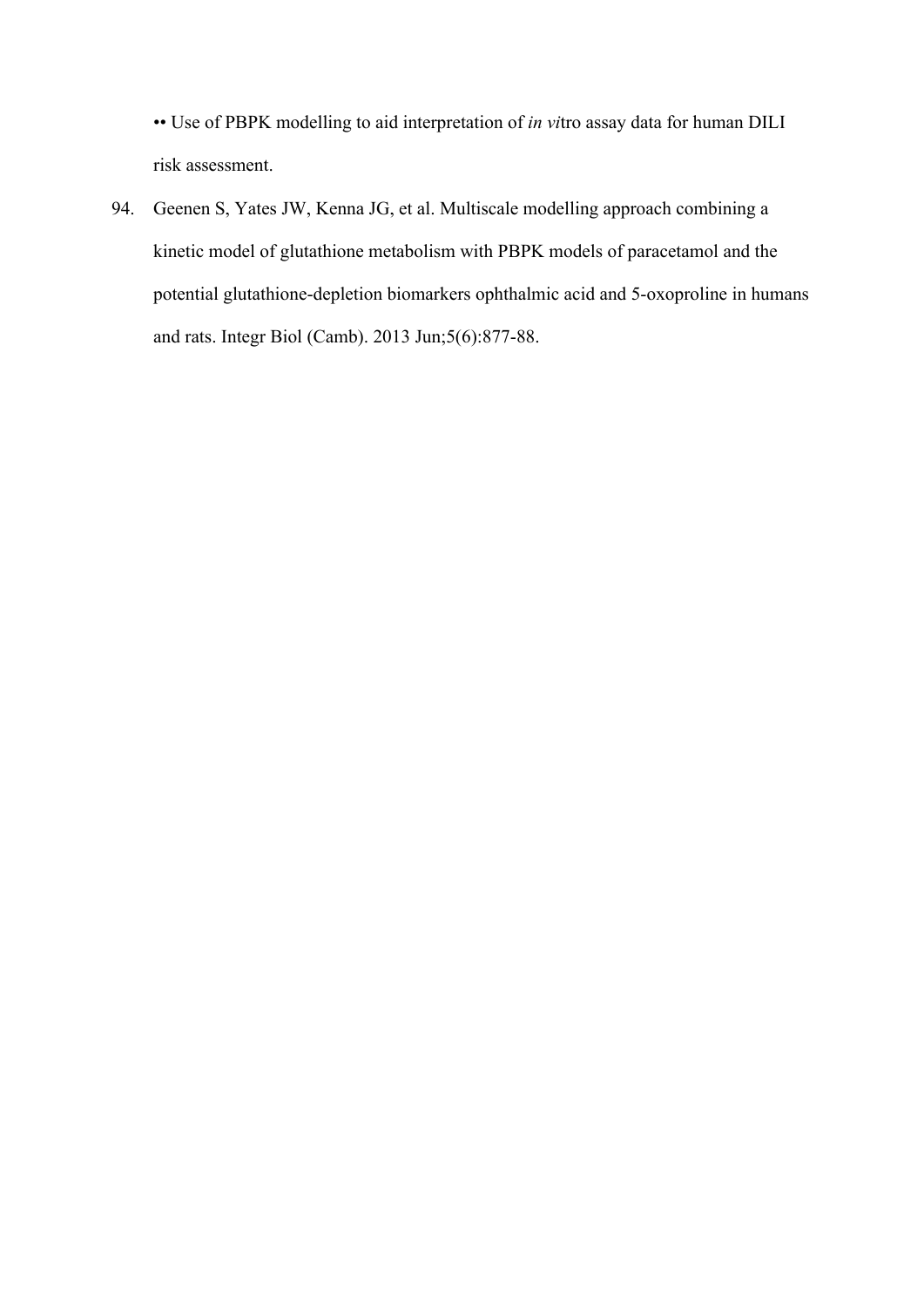## **Tables**

**Table 1.** Examples of licensed drugs which cause idiosyncratic ADRs.

Data have been extracted from information summarised in US FDA drug labels, which was accessed via the DailyMed Website [17]**.** This table is not a comprehensive summary of idiosyncratic ADRs. Data on the apparent frequency of the ADRs can be obtained from [17].

| Drug name     | Drug class              | <b>Idiosyncratic ADR</b>                  |
|---------------|-------------------------|-------------------------------------------|
| Abacavir      | Antiretroviral (HIV-1   | Hypersensitivity, lactic acidosis, severe |
|               | infection)              | hepatomegaly                              |
| Amiodarone    | Antiarrhythmic          | Pulmonary, DILI, thyroid, optic           |
| Carbamazepine | Antiepileptic           | Cutaneous, haematologic, agranulocytosis, |
|               |                         | cardiovascular, DILI                      |
| Amoxicillin / | Antibacterial           | Hypersensitivity, DILI, gastrointestinal, |
| clavulanate   |                         | haematological                            |
| Clopidogrel   | Anticoagulant (platelet | Haematologic, DILI, hypersensitivity      |
|               | aggregation inhibitor)  |                                           |
| Diclofenac    | Nonsteroidal            | Cardiovascular thrombotic, DILI, renal,   |
|               | antiinflammatory        | cutaneous, haematological                 |
| Flutamide     | Anticancer              | <b>DILI</b>                               |
| Isoniazid     | Antitubercular          | DILI, haematologic, hypersensitivity      |
| Lapatinib     | Anticancer              | DILI, cutaneous, cardiovascular           |
| Nefazodone    | Antidepressant          | DILI, cardiovascular, cutaneous,          |
|               |                         | haematologic                              |
| Phenytoin     | Antiepileptic           | Cutaneous, hypersensitivity, DILI,        |
|               |                         | haematopoetic                             |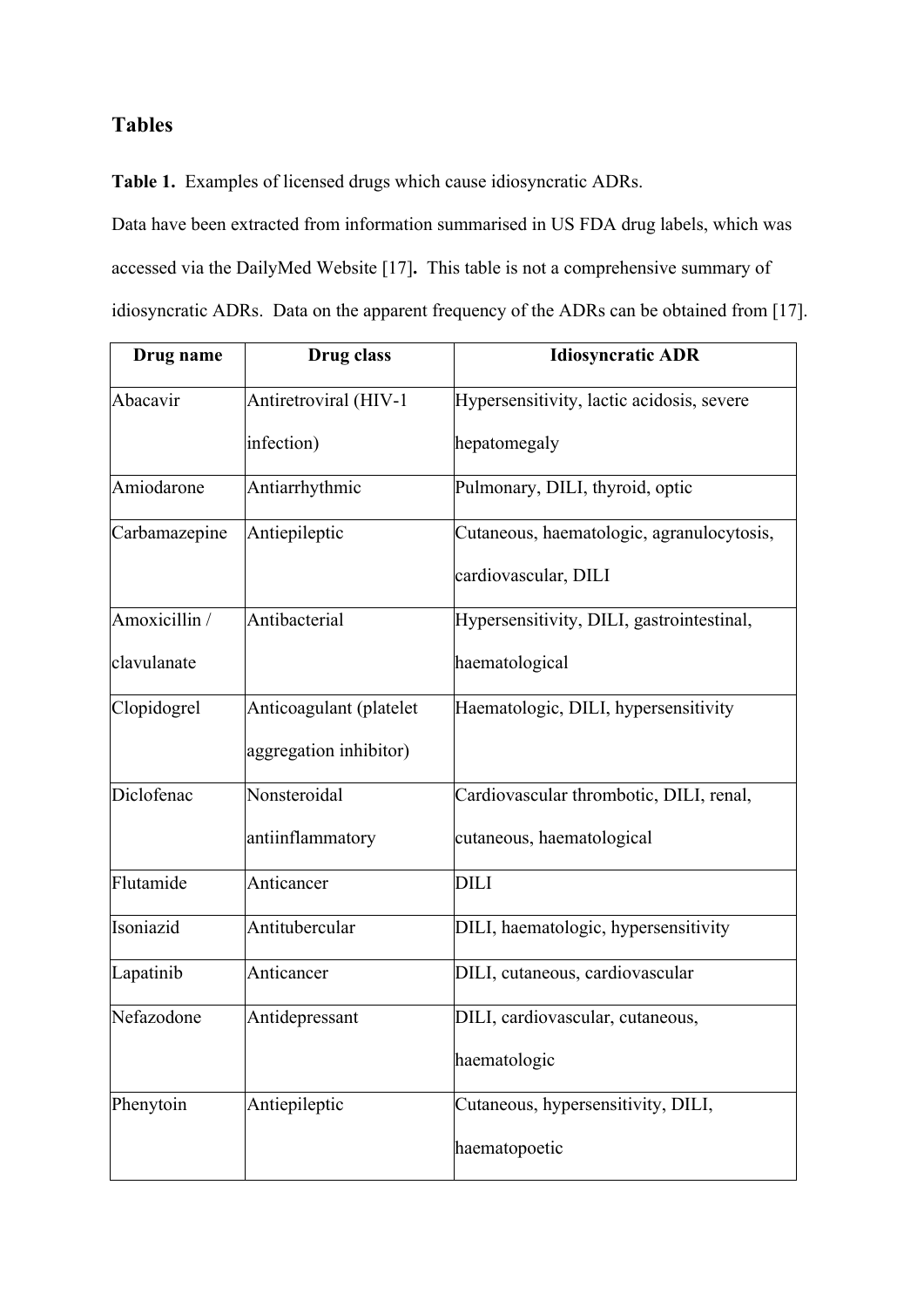| Tamoxifen   | Anticancer              | Thromoboembolic, DILI, ocular |
|-------------|-------------------------|-------------------------------|
| Ticlopidine | Anticoagulant (platelet | Haematologic, DILI            |
|             | aggregation inhibitor)  |                               |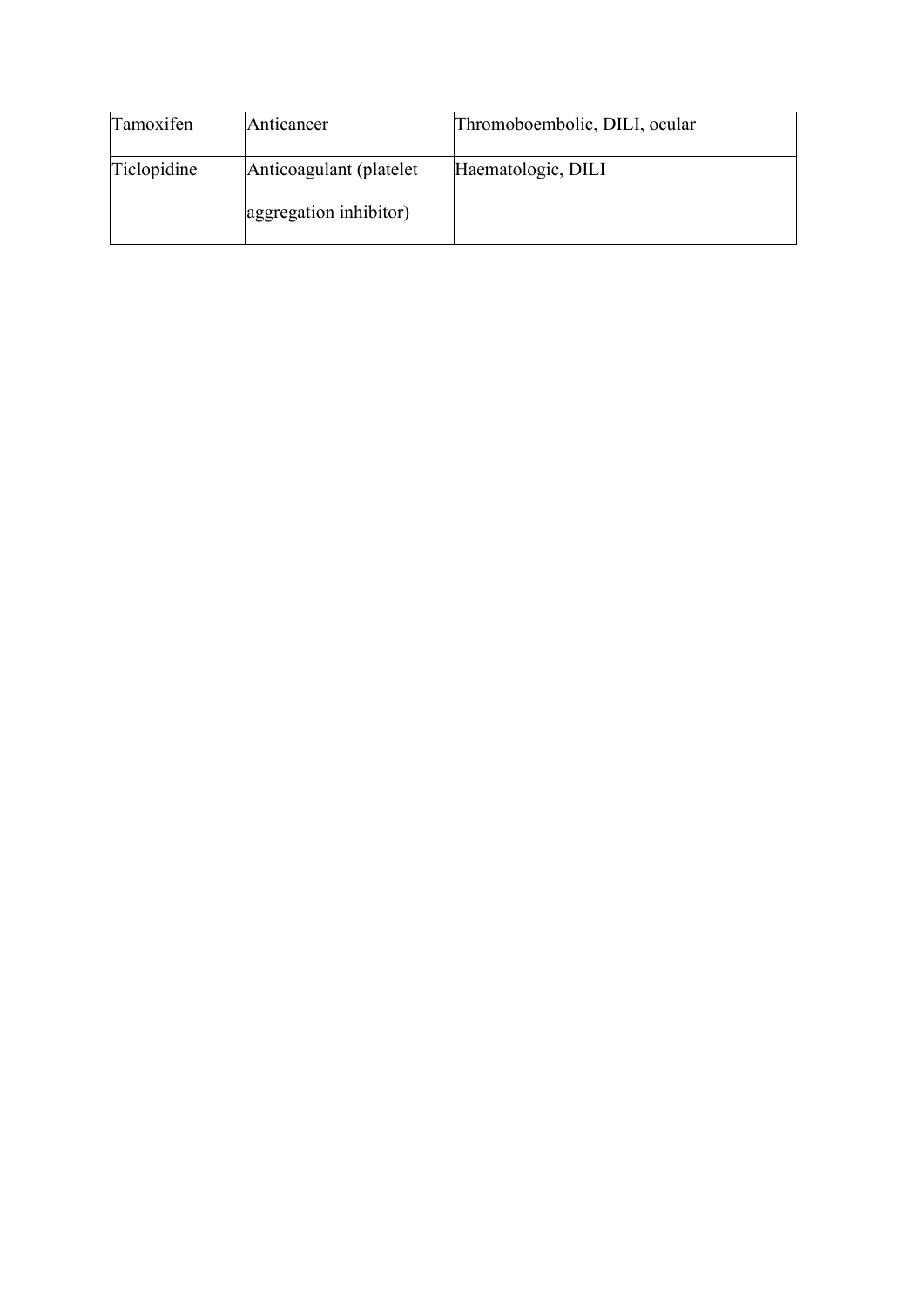|  |  | <b>Table 2.</b> Drugs withdrawn due to idiosyncratic ADRs since 2000. |  |
|--|--|-----------------------------------------------------------------------|--|
|  |  |                                                                       |  |

| Drug name                                          | Drug use                    | <b>Year withdrawn</b> | <b>ADR</b> responsible | <b>References</b> |  |
|----------------------------------------------------|-----------------------------|-----------------------|------------------------|-------------------|--|
|                                                    |                             |                       | for withdrawal         |                   |  |
| Cisapride                                          | Gastroesophageal            | 2000 (USA)            | Cardiovascular         | $[18]$            |  |
|                                                    | reflux disease              |                       |                        |                   |  |
| Phenylpropanolamine Nasal decongestant, 2000 (USA) |                             |                       | <b>Stroke</b>          | $[19]$            |  |
|                                                    | weight control              |                       |                        |                   |  |
| Alatrofloxacin                                     | Antibiotic                  | 2001 (EU, USA)        | <b>DILI</b>            | [20]              |  |
| Trovafloxacin                                      | Antibiotic                  | 2001 (EU, USA)        | <b>DILI</b>            | $[20]$            |  |
| Cerivastatin                                       | <b>Statin</b>               | 2001 (EU, USA)        | Rhabdomyolysis         | $[21]$            |  |
| Levacetylmethadol                                  | Opioid dependence 2001 (EU) |                       | Cardiovascular         | $[22]$            |  |
| Nefazodone                                         | Antidepressant              | 2003 (EU)             | <b>DILI</b>            | $[23]$            |  |
| Rofecoxib                                          | Nonsteroidal                | 2004 (USA)            | Cardiovascular         | $[24]$            |  |
|                                                    | antiinflammatory            |                       |                        |                   |  |
| Pemoline                                           | CNS stimulant               | 2005 (USA)            | <b>DILI</b>            | $[25]$            |  |
| Valdecoxib                                         | Nonsteroidal                | 2005 (USA)            | Cardiovascular,        | $[26]$            |  |
|                                                    | antiinflammatory            |                       | cutaneous              |                   |  |
| Ximelagatran                                       | Anticoagulant               | 2006 (EU)             | <b>DILI</b>            | $[27]$            |  |
| Lumiracoxib                                        | Nonsteroidal                | 2007 (EU)             | <b>DILI</b>            | $[28]$            |  |
|                                                    | antiinflammatory            |                       |                        |                   |  |
| Pergolide                                          | Dopamine receptor           | 2007 (USA)            | Heart valve damage[29] |                   |  |
|                                                    | agonist                     |                       |                        |                   |  |
| Tegaserod                                          | GI motility                 | 2007 (USA)            | Cardiovascular         | $[30]$            |  |
|                                                    | stimulant                   |                       |                        |                   |  |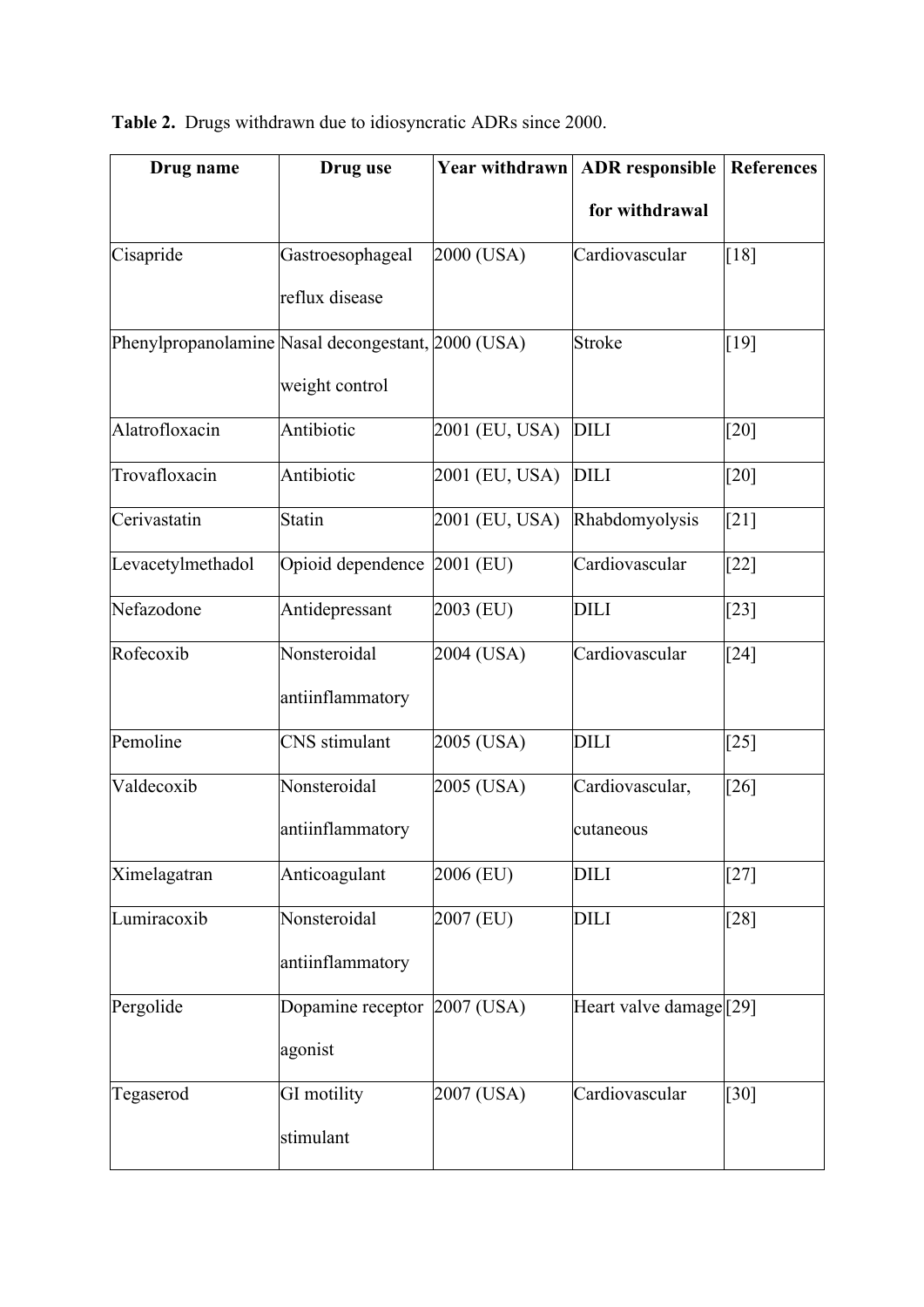| Rimonabant   | Anti-obesity                 | 2008 (EU)      | Severe depression | $\lceil 31 \rceil$ |
|--------------|------------------------------|----------------|-------------------|--------------------|
|              |                              |                | and suicide       |                    |
| Sibutramine  | Anti-obesity                 | 2010 (USA, EU) | Cardiovascular    | $\lceil 32 \rceil$ |
| Propoxyphene | Opioid analgesic             | 2010 (USA)     | Cardiovascular    | $\left[33\right]$  |
| Tetrazepam   | Benzodiazepine<br>anxiolytic | $2013$ (EU)    | Cutaneous         | $[34]$             |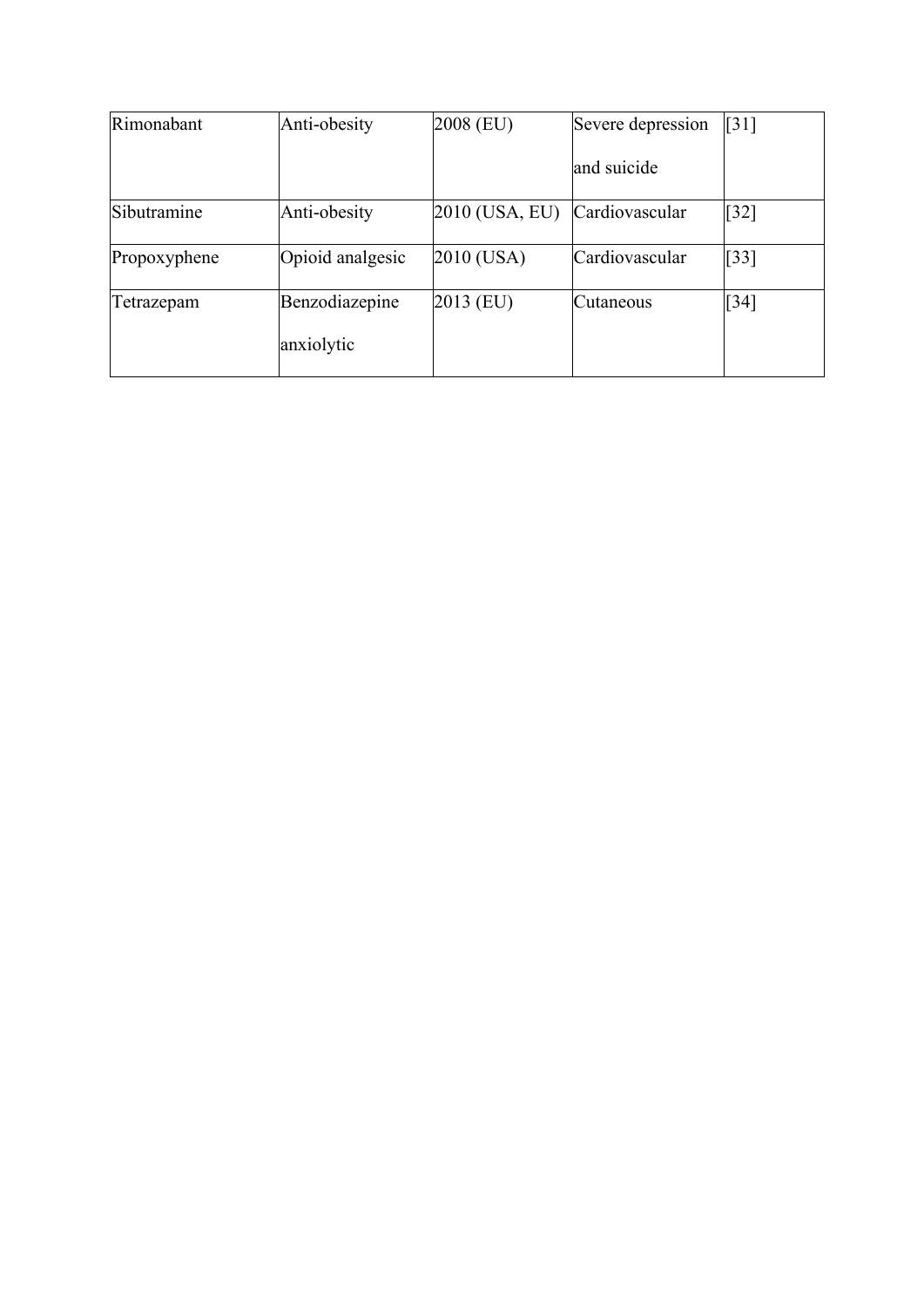**Table 3.** Examples of *in vitro* toxicity assays

| <b>Cell model</b>                | <b>Endpoints assessed</b> | <b>References</b> |
|----------------------------------|---------------------------|-------------------|
| Human HepG2 cells                | High content screening    | [56, 65]          |
|                                  | of cell viability         |                   |
| Human HepG2 cells                | Mitochondrial injury      | [66]              |
| Human liver THLE cell lines      | Cell viability            | [57, 67]          |
| expressing human P450s           |                           |                   |
| Rat and human primary            | High content screening    | [65, 67, 68]      |
| hepatocytes                      | of cell viability         |                   |
|                                  | Covalent binding of       | [70]              |
|                                  | radiolabelled compound    |                   |
|                                  | to proteins               |                   |
|                                  | Biliary efflux inhibition | [71, 72]          |
| Membrane vesicle expressing Bile | <b>BSEP</b> activity      | [58, 59]          |
| Salt Export Pump (BSEP)          | inhibition                |                   |
| Micropatterned hepatocyte /      | Cell viability and        | $[73]$            |
| accessory cell co-cultures       | function                  |                   |
| Human liver cell 3D microfluidic | Cell toxicity (multi-     | [74]              |
| liver model                      | parametric)               |                   |
| Human HEK293 cells transfected   | Electrophysiology (QT     | $[75]$            |
| with hERG ion channel            | interval prolongation)    |                   |
| Induced pluripotent stem cell    | High content screening    | [76]              |
| derived human cardiomyocytes     | of cell viability         |                   |
|                                  | Electrophysiology (QT     | $[77]$            |
|                                  | interval prolongation)    |                   |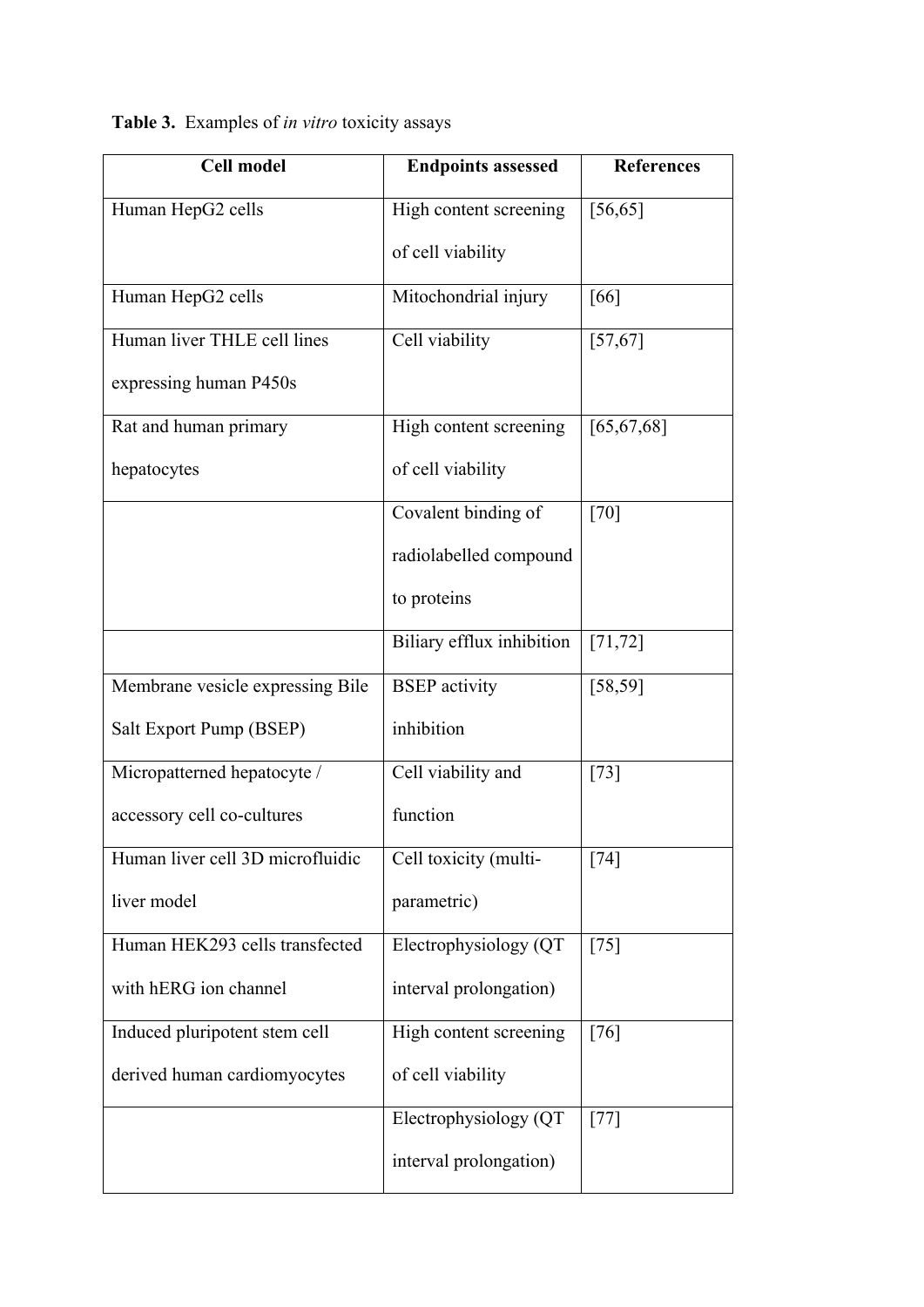**Table 4.** Examples of pharmacologically similar drugs with markedly different idiosyncratic ADR propensities.

| Drug name     | <b>Clinical use</b>                 | <b>ADR</b> concern | <b>Most concerning</b>       | <b>References</b> |
|---------------|-------------------------------------|--------------------|------------------------------|-------------------|
|               | (pharmacological                    | category           | idiosyncratic ADRs           |                   |
|               | target)                             |                    |                              |                   |
| Troglitazone  | Antidiabetic (PPAR- $\gamma$ Severe |                    | Liver failure, DILI.         | [80]              |
|               | antagonist)                         | (withdrawn due to  |                              |                   |
|               |                                     | DILI)              |                              |                   |
| Rosiglitazone | Antidiabetic (PPAR-γHigh            |                    | <b>Black Box warning for</b> | [81]              |
|               | antagonist)                         | (cardiovascular    | congestive heart failure,    |                   |
|               |                                     | toxicity)          | myocardial ischaemia.        |                   |
| Sitaxentan    | Pulmonary                           | Severe             | Liver failure, DILI.         | $[82]$            |
|               | hypertension                        | (withdrawn due to  |                              |                   |
|               | endothelin receptor                 | DILI)              |                              |                   |
|               | antagonist)                         |                    |                              |                   |
| Ambrisentan   | Pulmonary                           | Low                |                              | $[83]$            |
|               | hypertension                        |                    |                              |                   |
|               | (endothelin receptor                |                    |                              |                   |
|               | antagonist)                         |                    |                              |                   |
| Clozapine     | Schizophrenia                       | High               | Black box warning for        | [84]              |
|               | (neuroleptic)                       | (neutropenia,      | neutropenia,                 |                   |
|               |                                     | cardiovascular,    | cardiovascular, seizures.    |                   |
|               |                                     | seizures)          | Also DILI,                   |                   |
|               |                                     |                    | haematologic.                |                   |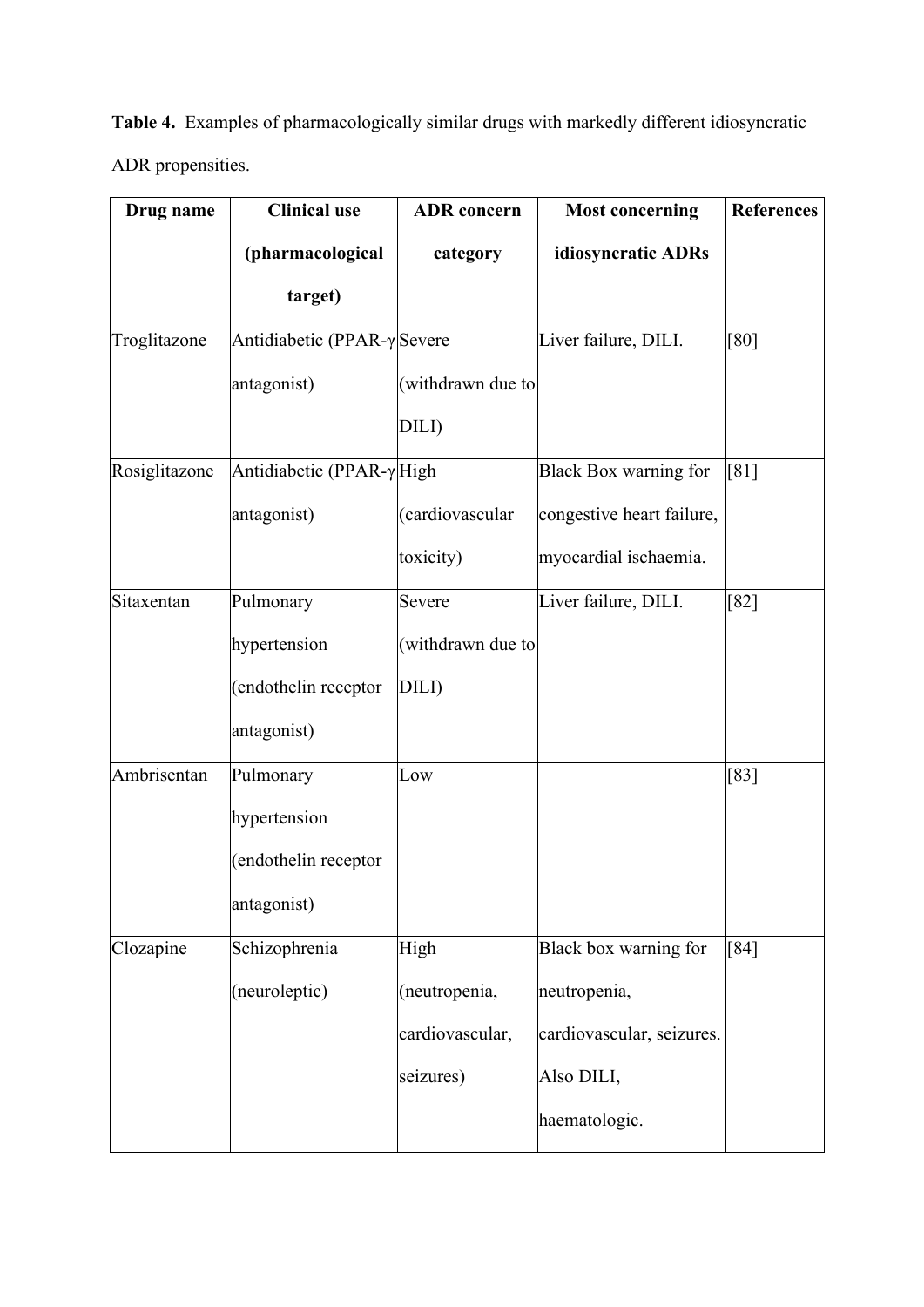| Olanzapine  | Schizophrenia,           | Moderate         | Bloack Box warning for [85]           |        |
|-------------|--------------------------|------------------|---------------------------------------|--------|
|             | bipolar disorder         | (cardiovascular) | increased mortality in                |        |
|             | (neuroleptic)            |                  | elderly patients with                 |        |
|             |                          |                  | dementia-related                      |        |
|             |                          |                  | psychosis.                            |        |
| Tolcapone   | Parkinson's disease      | High (DILI)      | Black Box warning for                 | [86]   |
|             | (catechol-O-             |                  | DILI, cardiovascular.                 |        |
|             | methyltransferase        |                  |                                       |        |
|             | inhibition)              |                  |                                       |        |
| Entacapone  | Parkinson's disease      | Low              |                                       | $[87]$ |
|             | (catechol-O-             |                  |                                       |        |
|             | methyltransferase        |                  |                                       |        |
|             | inhibition)              |                  |                                       |        |
| Fialuridine | Hepatitis B viral        | Severe           | Liver failure, lactic                 | [88]   |
|             | infection (anti-         |                  | (withdrawn due to acidosis, liver and |        |
|             | retroviral nucleoside    | multi-organ      | multi-organ failure.                  |        |
|             | analogue)                | failure)         |                                       |        |
| Tenofovir   | HIV-1 and Hepatitis      | High (lactic     | <b>Black Box warning for</b>          | [89]   |
|             | <b>B</b> viral infection | acidosis, severe | lactic acidosis and                   |        |
|             | (anti-retroviral         | hepatomegaly)    | severe hepatomegaly.                  |        |
|             | nucleoside analogue)     |                  |                                       |        |